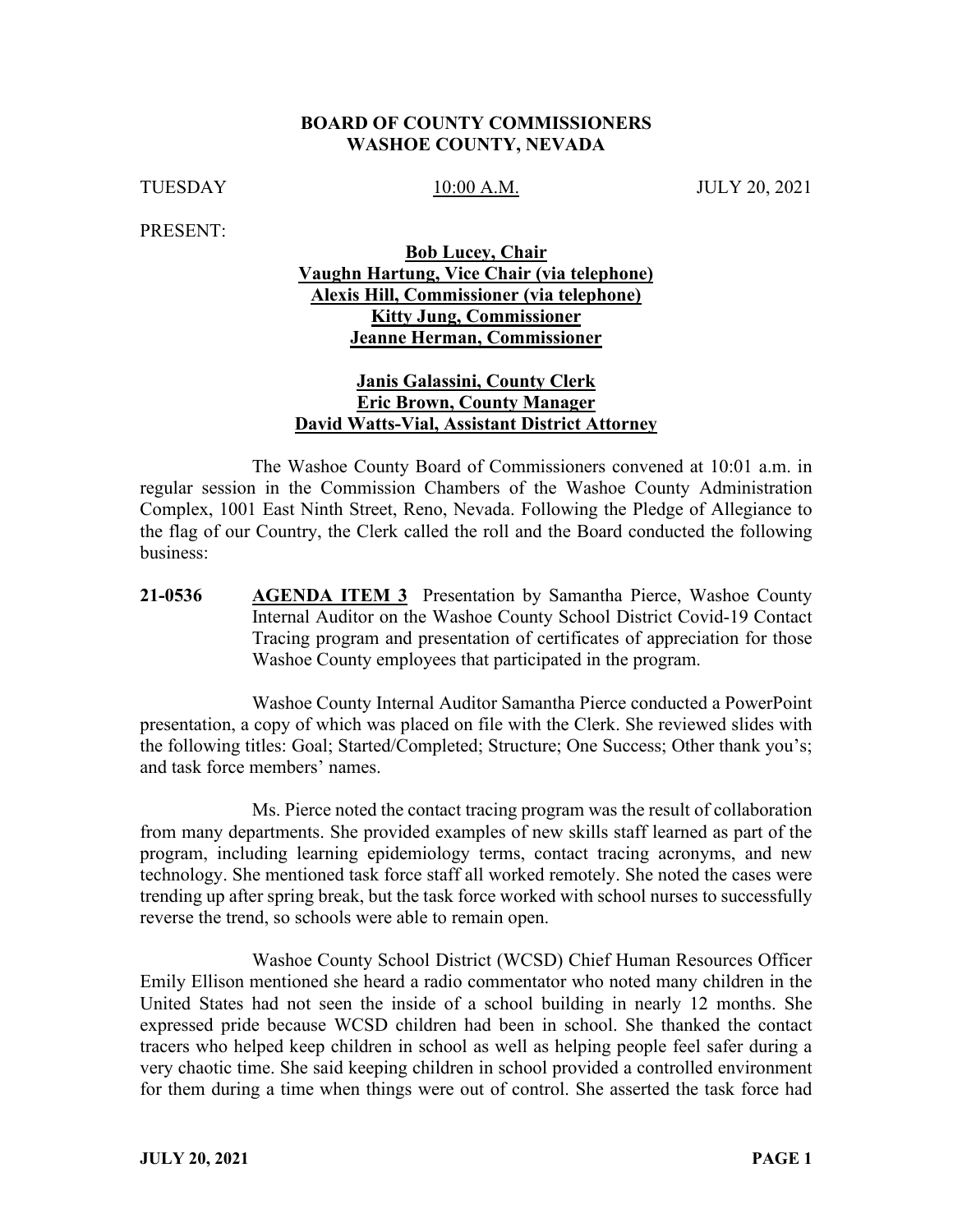performed a critical service for the community.

Chief Strategies Officer Paul LaMarca thanked Chair Lucey and County Manager Eric Brown for attending WCSD Board meetings and recognizing that keeping schools safe was critical to the wellbeing of the entire community. He recognized District Health Officer Kevin Dick, Epidemiology Program Manager Heather Kerwin, Ms. Pierce, and Epidemiology Program Manager Sara Tone. He acknowledged the contact tracers for serving their community ways they would never have guessed. He said the contact tracers demonstrated an eagerness and willingness to help with this community issue.

County Manager Eric Brown recalled the day he and Chair Lucey attended a WCSD meeting and Chair Lucey offered County resources to support WCSD contact tracing efforts. Mr. Brown said it had been one of the proudest moments of his short tenure with the County. He thanked all employees who stepped out of their comfort zone and learned new terms to help accomplish this task.

Chair Lucey said the Board had been dedicated to keeping the community safe throughout the pandemic. He could not say enough about everyone's willingness and participation in helping the community. He thanked all individuals who committed extra work and time.

Ms. Pierce and Mr. Brown presented certificates to task force members.

There was no public comment or action taken on this item.

**21-0537 AGENDA ITEM 4** Presentation by Roger Pelham, Senior Planner, Community Services Department, Planning program addressing how compliance with required conditions of approval is achieved after approval of a project has been granted by an elected or appointed board or commission.

Senior Planner Roger Pelham conducted a PowerPoint presentation, a copy of which was placed on file with the Clerk. He reviewed slides with the following titles: Discretionary Permit Overview; Types of Applications; Approving Authorities; Reviewing Agencies; Permits Processed in 2020; Typical Amounts of Conditions of Approval; Implementing Processes (3 slides); Final Approvals; Final Approvals Standard Code Requirements; Conditions on Business License; "Before"; "After"; and Not-Quite-So-Final Approvals.

Mr. Pelham said the 23 different types of applications did not include things like building permits; they were discretionary actions that went before a board or individual for approval. He stated the Planning Division was the lead agency, but they had many partners including the Truckee Meadows Fire Protection District, the Washoe County School District, the Regional Transportation Commission, and agencies like general improvement districts. He noted the conditions of approval needed to be met before projects were finalized and approvals were nullified if the conditions were not met. He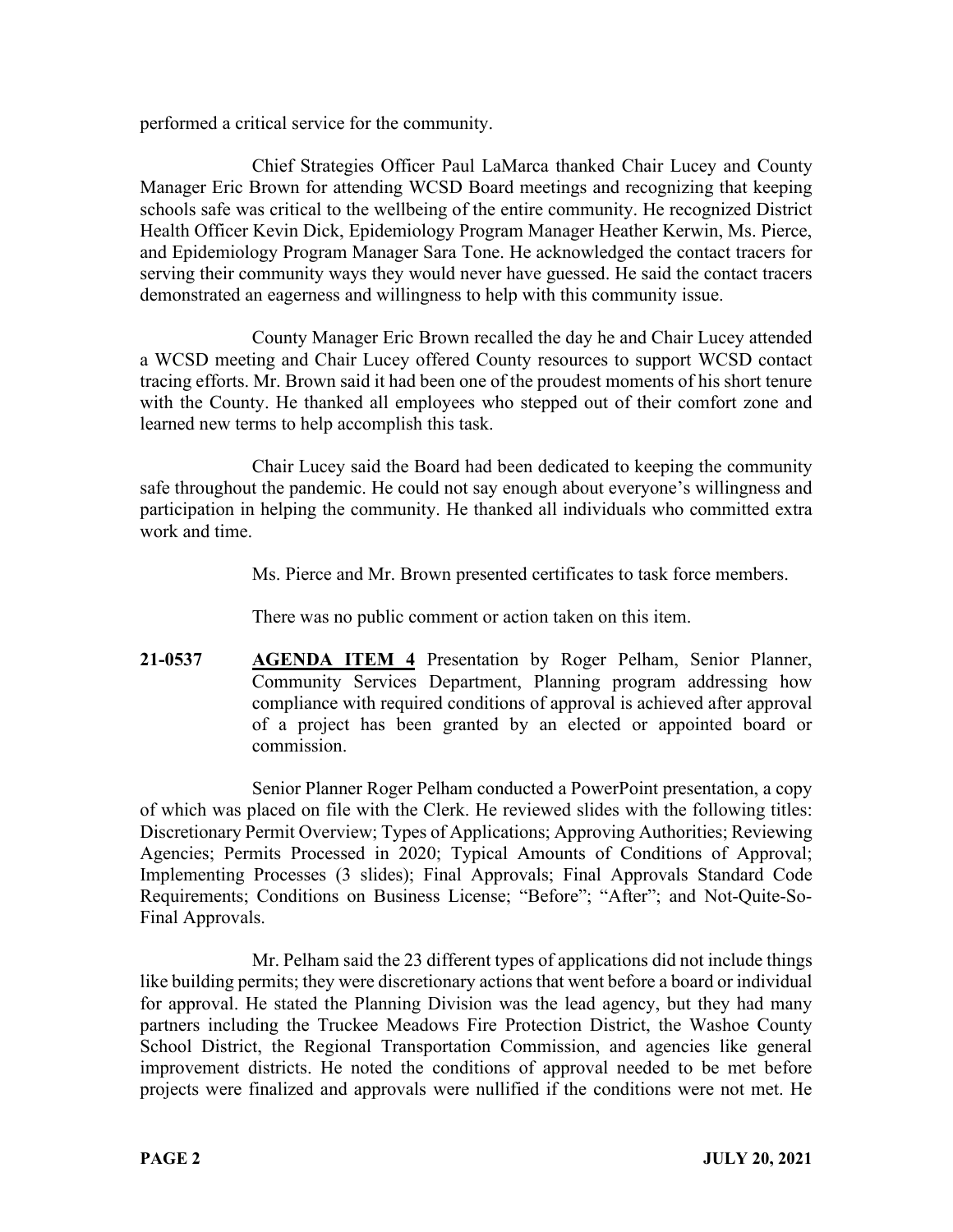indicated the agency that provided conditions of approval would have to confirm that conditions were met, so the final action did not happen until all agencies were satisfied. The Planning Division was generally the agency to oversee the process. He noted projects that were approved in the late 1980s came across his desk for renewal about once every other year. He clarified the conditions of approval were not the only requirements because everything in the code did not need to be listed in the conditions. The conditions of approval applied to things that were unique to a particular discretionary action. He displayed before and after images of an example of such conditions that involved landscaping.

Chair Lucey thanked Mr. Pelham for the presentation. He noted the Board had expressed concern about permit issuance and compliance.

Commissioner Jung inquired about the number of requests that were voided in 2020. Mr. Pelham replied requests were not generally voided. Staff worked with the applicant in a collaborative manner to help them comply with all conditions of approval.

Commissioner Jung wondered whether the Planning Division had reimagined a different way to engage County partners to make the process less bureaucratic and have more buy-in from lead agencies. She said many people expressed concern about the review process, so she thought there needed to be more engagement from other agencies. She noted developers happily offered land as part of a project approval, such as for a school, but the land was often not where the Regional Planning Commission would want. She asked how often conditions on landscaping were confirmed. She said residents often asked her about their options for camouflaging large subdivisions or apartment complexes within sight of their property. She knew the Board made some very precise requests, but she was aware there was no dedicated staff to confirm that those conditions were met. She asserted the lack of dedicated staff needed to be addressed, particularly during the current expansion. She though developers were aware that the County did not have staff to assess projects in future years to ensure conditions were met; that lack scared neighbors who did not want their lifestyle changed by development projects. She noted the Cities of Reno and Sparks did not have dedicated staff for that purpose either. She asserted the cost of a full-time equivalent position to ensure developers' promises were fulfilled would be well worth the expense and it would assure residents by demonstrating the County to took development conditions seriously. She asked County Manager Eric Brown to provide data showing the conditions which were negotiated with developers and which corrections were made. She stated the community was in a boom and she wanted to ensure the voices of citizens were heard. She noted developers voluntarily agreed to many conditions of approval, but she wanted to hold them to those agreements.

Mr. Pelham acknowledged the system of approval contained some level of shortcoming. He said staff ensured conditions were met when they perform inspections for final approval, but there were no follow-up inspections five or ten years after approval.

Chair Lucey asked whether developers were required to take out bonds when the County issued permits for large developments and for master plan developments. Mr. Pelham replied developers had the option to either construct the improvements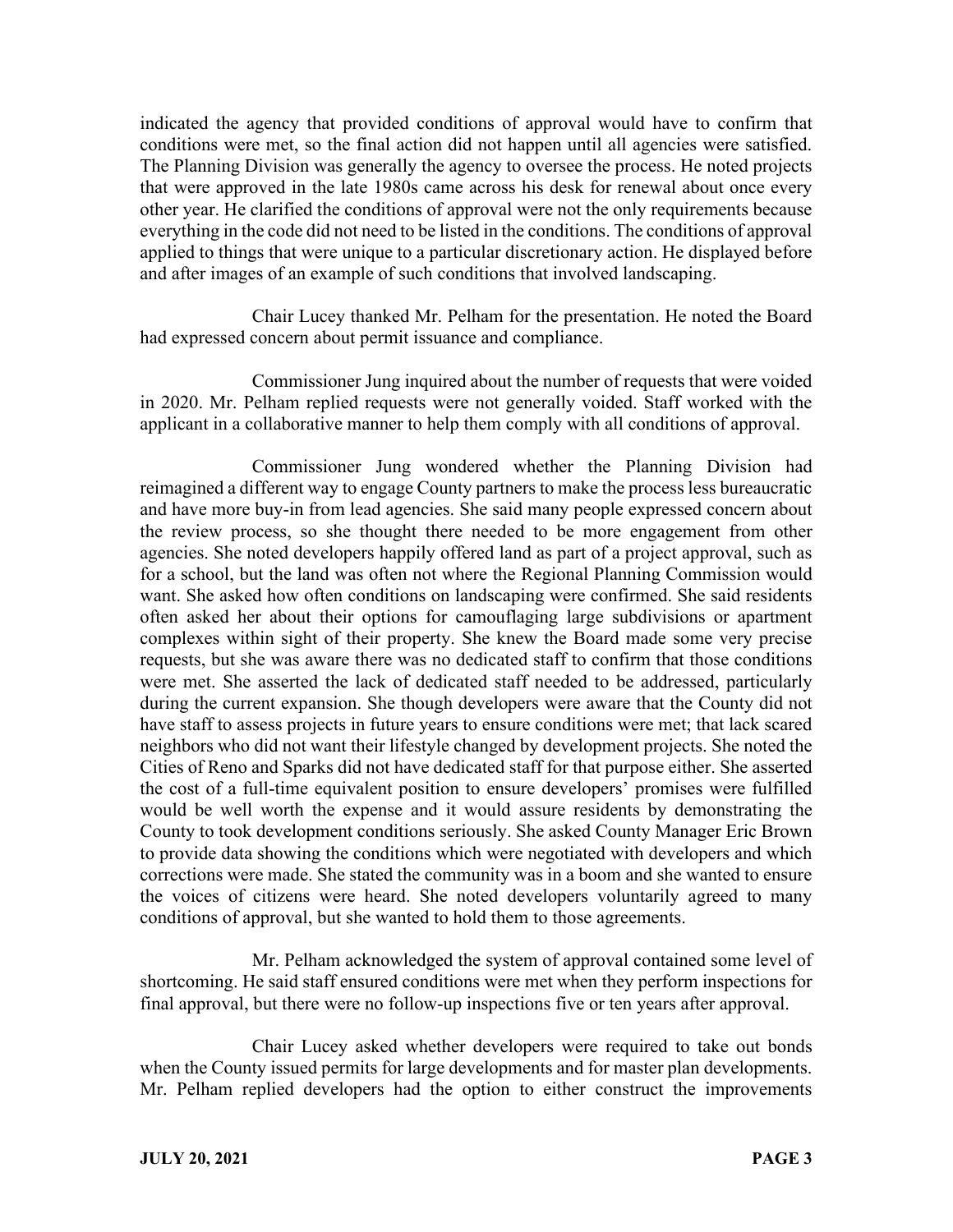necessary or bond for their construction. Chair Lucey asked how long those bonds stayed in place. Mr. Pelham said the bonds could stay in place for a very long time, but the most common situation involved subdivisions. He said the final map would not be recorded until conditions were met, so the developer could not build or sell units until the required construction was completed. He said the requirements generally involved infrastructure; landscaping was a very minor part of subdivisions and was more important for commercial and industrial development. He confirmed a final inspection was performed prior to the release of a bond.

Commissioner Herman asked whether the job of Planning Division staff had been made easier by annexation. She saw many subdivisions being developed and the County had no control over them because they had been annexed by the City of Reno. She asked whether there was a way for the County to have more control over developments annexed by the City of Reno. She thought the City of Reno was supposed to take the responsibility, but they did not do so. Mr. Pelham replied planning staff was busier now than in the 20 years of his employment with the County, so the job had not gotten any easier. He was unable to address whether the County could have a greater say in development standards in the City of Reno because that was above his level of responsibility.

Vice Chair Hartung said he believed Commissioner Jung referred to selfimposed conditions agreed to by developers. He suggested there could be a way to separate conditions of approval from self-imposed conditions, and inspections could be performed to ensure those conditions were being met.

There was no public comment or action taken on this item.

# **21-0538 AGENDA ITEM 5** Public Comment.

Mr. Stewart Handte displayed a document, a copy of which was placed on file with the Clerk. He stated he had filed a complaint with the Board against Washoe County Deputy District Attorney Amos Stege three months prior. He alleged Mr. Stege had initiated an unwarranted malicious prosecution and persecution of himself and his family under the authority of District Attorney Christopher Hicks. He mentioned his 30 year law enforcement career and expressed consternation about malicious statements made against him by Mr. Stege as part of a legal proceeding.

Ms. Nicol Herris thanked County Manager Eric Brown for meeting with her and several residents to discuss some of the issues the County and the Board were working on. She cautioned the Board against relying on federal dollars which could create gaps in future budgets. She mentioned vaccine passports, noting there were no voting passports to prove voter legitimacy. She urged the Board to end the public health emergency and to ban vaccine passports and mask mandates.

Reverend Augustin Jorquez said he served as a first responder and chaplain for the tribal COVID-19 (C19) test sites during the pandemic. He had been asked to create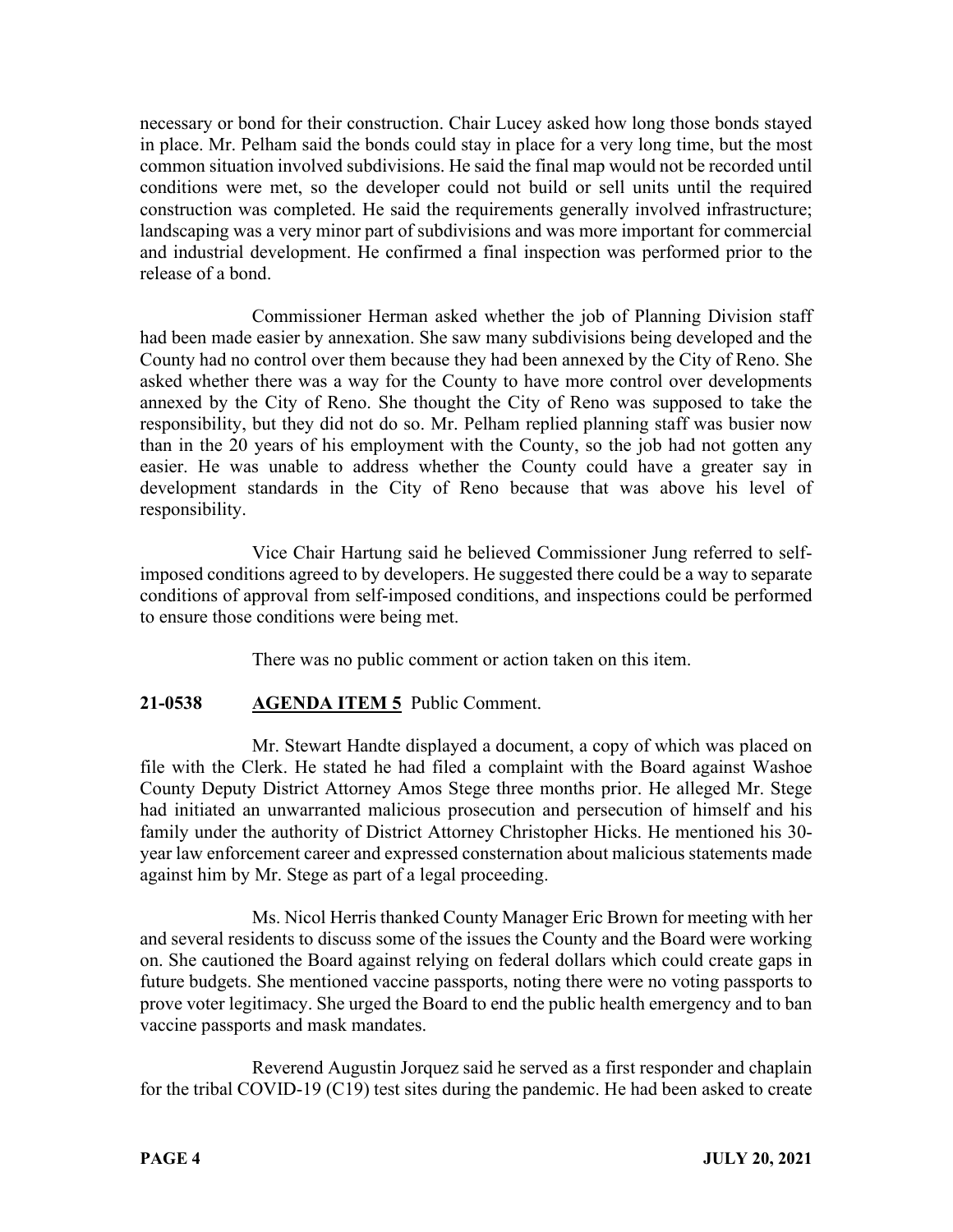a community garden in partnership with the Center for Healthy Aging and the Supplemental Nutrition Assistance Program. He thanked Commissioners Herman and Jung for helping with some of the challenges related to the project. He invited everyone to the grand opening of the intergenerational community garden in Lemmon Valley on Saturday August 28 at 6:00 p.m. The garden would specialize in indigenous ancestral foods which offered higher nutrient density and better taste than commercially grown food. He hoped to create a seed dispensary hub and share the harvest with the local food pantry in the future.

County Clerk Jan Galassini distributed a document submitted by Reverend Jorquez to the Board.

Ms. Cindy Martinez thanked Mr. Brown for meeting with several residents the prior week. She said she learned some things during the meeting to provide a frame of reference about what the County was doing. She asked the Board to end the public health emergency. She noted the delta variant of C19 had created news headlines, but she asserted viruses became more transmissible but less virulent over time. She spoke about the efficacy of polymerase chain reaction tests and deaths allegedly correlated to the C19 vaccine. She asked the Board to pass a resolution to ban vaccine passports.

Mr. Nicholas St. Jon asserted there had been no discussion or accountability for the blatant disregard of the will of Washoe County residents. He said the people would hold the County liable for the ruined businesses and deaths caused by ignoring proven protocols that could have saved lives. He alleged a significant number of children had died or been injured because of the experimental C19 vaccine. He expressed concern about keeping Kevin Dick as the District Health Officer. He stated the Commissioners had three options: uphold their oath to County residents by passing resolutions removing themselves from Governor Steve Sisolak's edicts, resign, or wait for the courts to remove them from office. He reviewed some of the requests that had been made by citizens.

Mr. Robert J. Beach attempted to allow Mr. St. Jon to provide public comment on his behalf. Chair Lucey stated Mr. Beach could not assign a proxy. He said the rules for public comment during Board of County Commissioner meetings were noted on the meeting agenda. Mr. Beach declined to speak, and Mr. St. Jon was escorted from Chambers due to disorderly conduct.

Mr. Dennis W. Dybicz said he had intended to allow Mr. St. Jon to speak as his proxy, but since that was not permissible, he declined to speak.

Mr. Jason McMillen said he had intended to allow Mr. St. Jon to speak as his proxy but chose to read Mr. St. Jon's prepared statement instead. He believed the BCC had hijacked the government processes and needed an education of the hierarchy of government. He said the United States Constitution was the law of the land and no state law or governor mandate took precedence. Each governing official swore an oath to uphold the United States Constitution. He said citizens had been willing to adhere to safety measures to prevent a major outbreak, but he believed C19 was a hoax.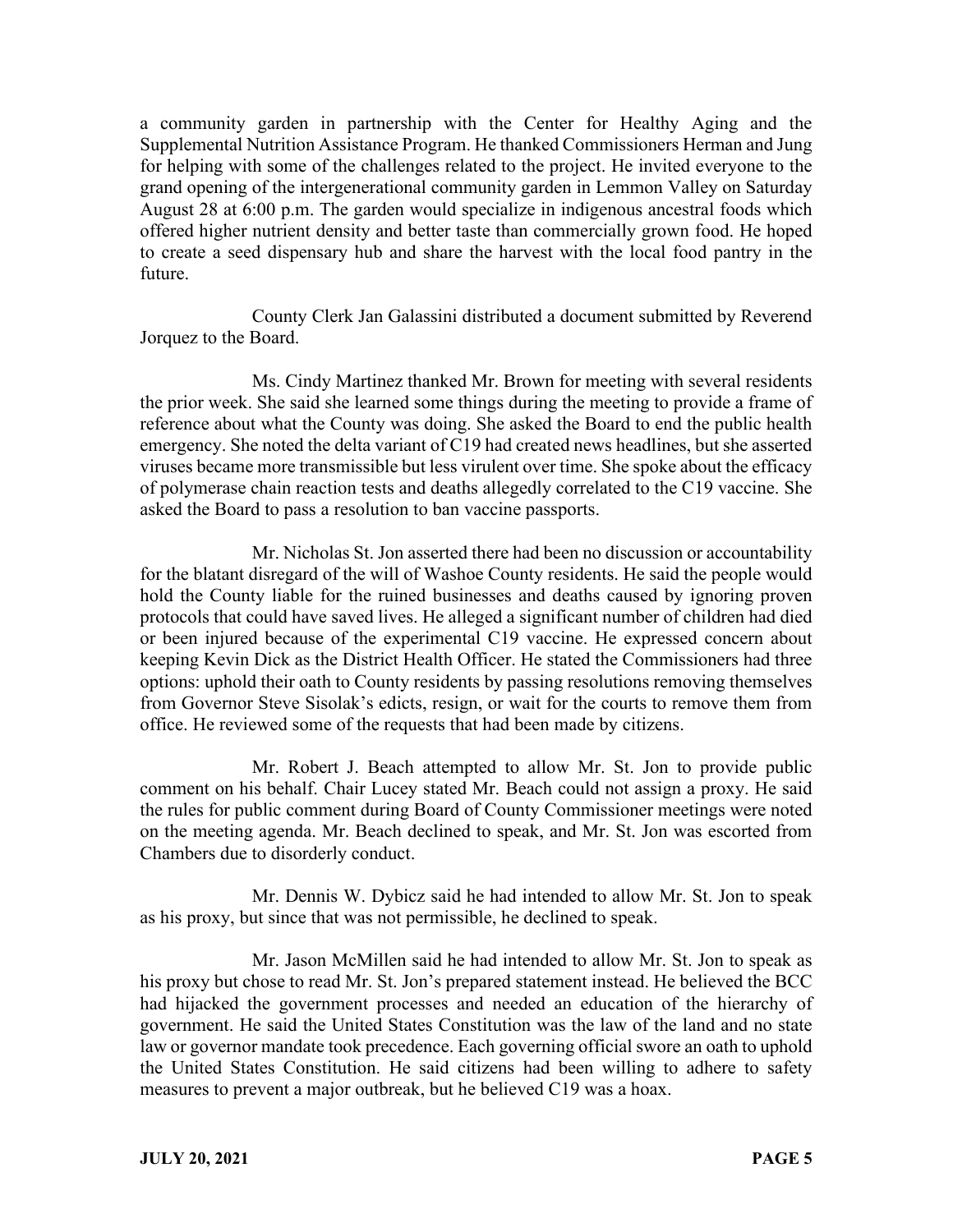Ms. Susie Howell believed the Board was not working toward a safe, secure, and healthy community. She stated information pointed to the health risks of children wearing masks, but masks were still required. She said a doctor from Baylor University asserted C19 was equivalent to a cold for children. She stated that up to 45,000 deaths had been caused by the C19 shot, which she asserted was not a vaccine. She believed keeping children masked was a crime.

Mr. Donald Fossum displayed a document, a copy of which was placed on file with the Clerk. He urged the Board to cancel mandates and keep culture. He pleaded with the commissioners to not be influenced by extremism, intimidation, and indoctrination. He hoped the Washoe County School District would not require all children to be vaccinated. He believed the C19 vaccine killed and injured children.

Ms. Melanie Sutton said she agreed with Ms. Martinez and Ms. Howell's statements against vaccine passports and the public health emergency. She asserted the C19 vaccine was not a vaccine as it had not been approved by the Food and Drug Administration (FDA); it was an experimental drug, and the FDA would never have approved the shot as a vaccine. She stated she was not an antivaxxer but refused to be part of a drug experiment. She urged the Board to make the County a constitutional County.

Ms. Katherine Snedigar alleged that Mr. Dick was practicing medicine without a license because he was telling people to get the C19 vaccine. She asserted Mr. Dick had no authority over Washoe County residents because he was not a doctor, and the commissioners had no authority over residents who were not employed by the County. She stated the C19 injection had caused the deaths of over 45,000 people and sent teenagers to the hospital with enlarged hearts. She believed the deaths attributed to C19 were caused by the flu because there was no C19 virus.

Mr. Bruce Foster mentioned some counties in North Carolina started offering door-to-door C19 vaccines. He spoke about his understanding of the hierarchy of the United States government. He said Washoe County citizens were putting the commissioners on notice that they were operating within a strict set of delegated authority and the sworn duty to protect. He stated C19 mandates focused on misleading information. He said residents were taking back the authority given to them by God, not by any institution or governing authority.

Mr. Kenji Otto displayed a document, a copy of which was placed on file with the Clerk. He opined that Nevada had been taken over by the Marxist government. He believed the Nevada Democratic Party intended to replace elected officials with Marxists. He read a quote from an individual who came to Reno to set up an office for the Democratic Socialists of America (DSA). He referred to information on the Las Vegas DSA website.

Ms. Erin Massengale noted the meeting's agenda was ambitious, but she hoped items would not be placed into a block vote and only receive one vote. She said the agenda items involved millions of dollars and she believed they needed to be discussed individually with the public. She urged the Board to pass a resolution to end the public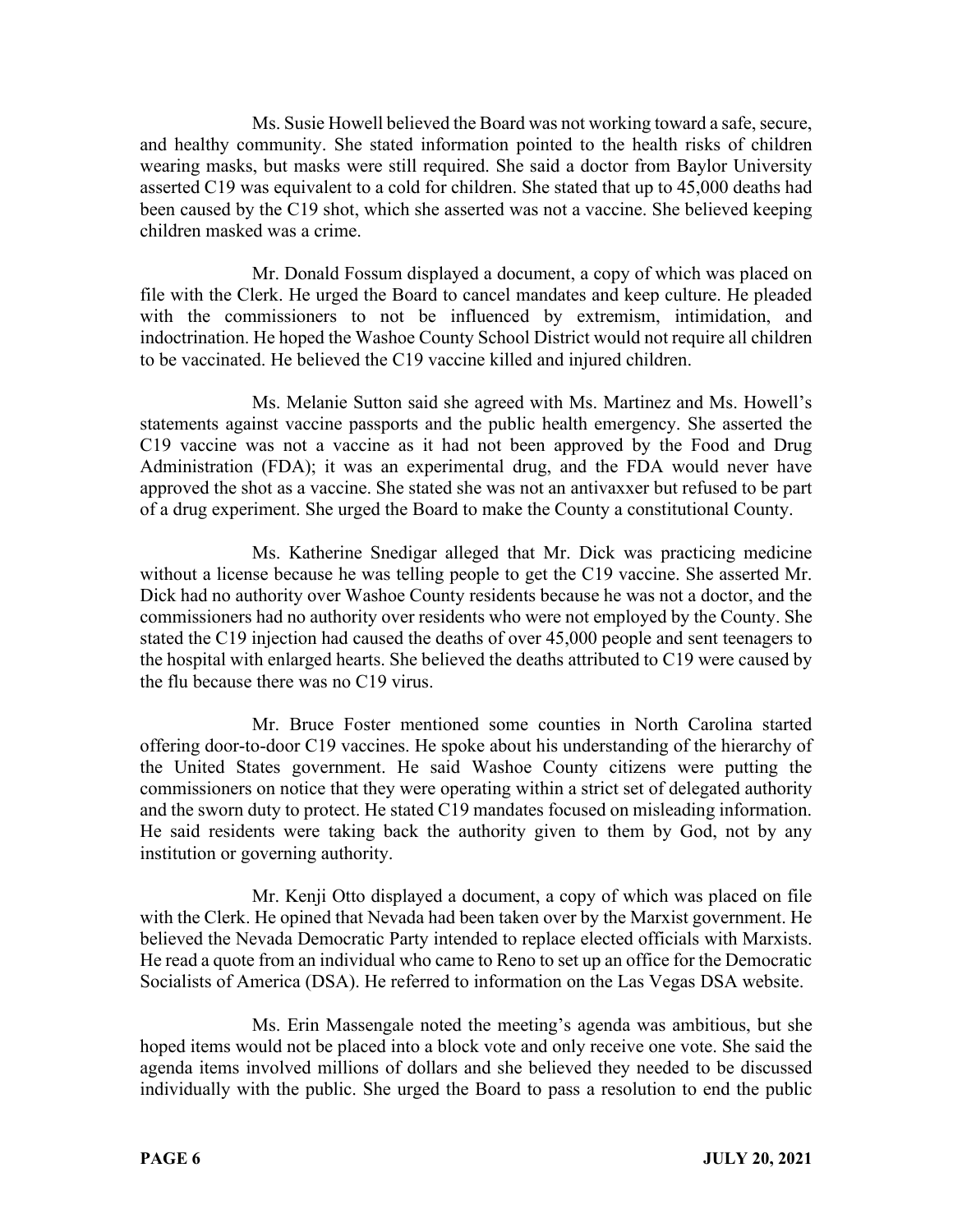health emergency and ban vaccine passports, which she believed would create a two-class system based on medical status.

County Clerk Jan Galassini advised the Board she received an emailed public comment from Ms. Elise Weatherly, which she placed on the record.

Assistant District Attorney David Watts-Vial noted the agenda specified public comment was limited to three minutes per person and that speakers could not allocate unused time to other speakers. Those limitations were placed pursuant to Nevada Revised Statute (NRS) 241.020.3d7 which allowed for limits on public comments as long as they were noted on the agenda and not viewpoint restrictive. He said Chair Lucey also had the ability to remove persons who were preventing the orderly conduct of the meeting pursuant to NRS 241.030.4a.

# **21-0539 AGENDA ITEM 6** Announcements/Reports.

Commissioner Jung requested a report from County Manager Eric Brown about operations and job flexibility after COVID-19 (C19). She wanted to know what the County was changing with regard to work from home options and job selections. She sought to continue to improve on the cross-functional training that was done through the use of librarians, so that any functional area had the ability to work in a different functional area. She said the County had more flexibility as a government service.

Commissioner Jung asked for a future agenda item to discuss recreation travel and tourism signage. She wanted to know about universal standards that could be used by the Reno-Sparks Convention and Visitors Authority (RSCVA). She noted people needed signage to direct them to the great public lands in the County. She thought the use of universal standard signage recognizable by anyone would help local tourism and the RSCVA. She mentioned the Board of County Commissioners saved the RSCVA approximately \$8 million over ten years by refinancing their bonds.

Commissioner Jung mentioned she and Chair Lucey participated in a ribbon cutting ceremony the prior Friday for the Glow Plaza at the Sands Regency Casino Hotel (Sands). She said the Sands hosted free jazz concerts every weekend. She noted the Sands had hired a new general manager from Las Vegas who had a different mindset, and the entire casino had been refurbished. She encouraged everyone to take a tour and enjoy some of the free events that were for locals as well as tourists. She said the Sands had partnered with the Great Reno Balloon Race and they had launched three balloons from their parking lot the prior week. She thanked the Sands and Jacobs Entertainment, Inc. for creating this type of fusion and offering free world-class events.

Commissioner Herman said she received calls from constituents expressing concern about the Stead Sewer Plant. She asked Assistant County Manager Dave Solaro for a report on issues the sewer plant was experiencing. Responding to public comments about the number of agenda items, she thought the Board might be rushing over some items, and it could be a good idea to explain some items the public might not understand.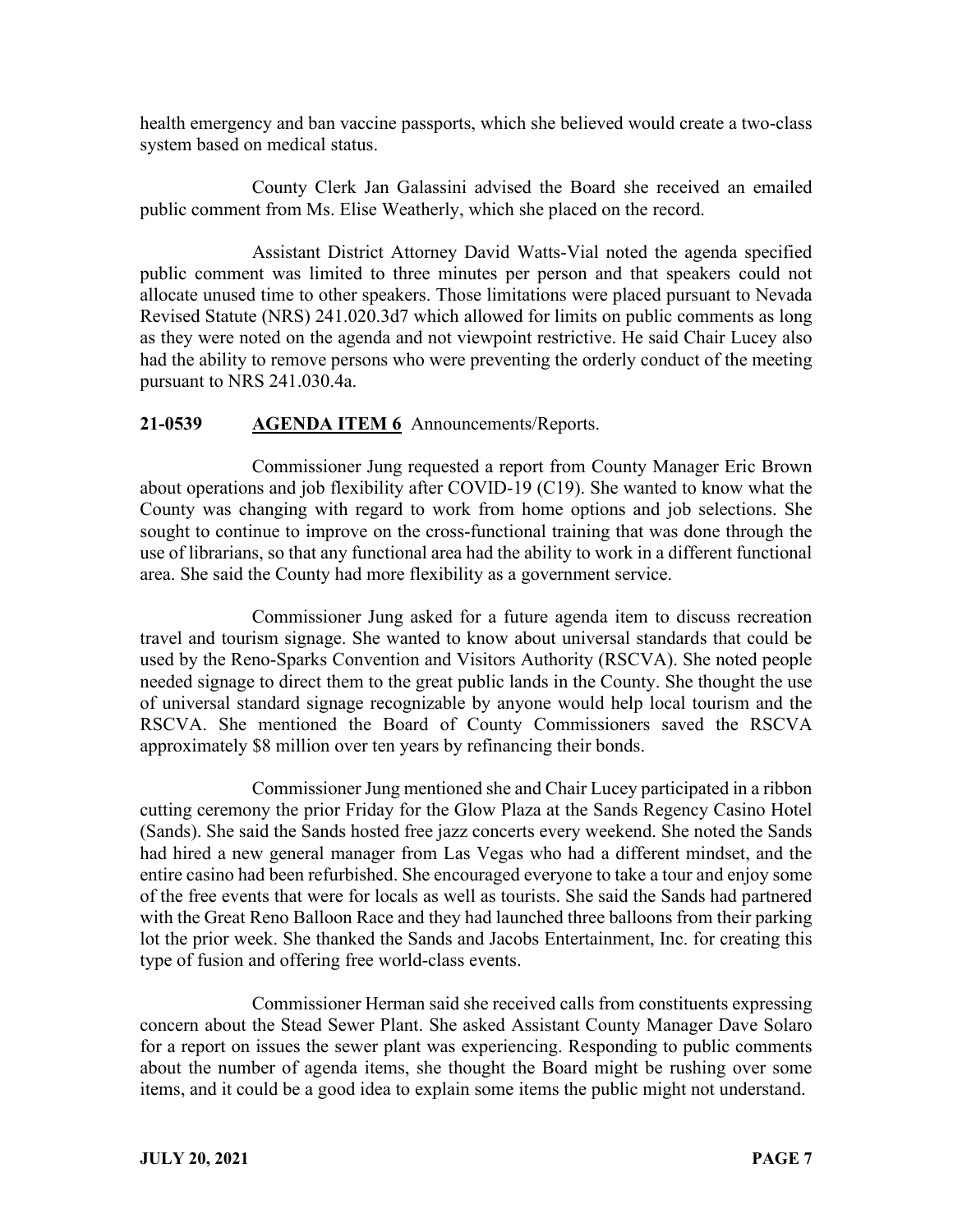Chair Lucey noted the Washoe County Health District (WCHD) was offering C19 testing and vaccinations. He said the County and the WCHD did not have a mandate to require vaccination; the decision to be vaccinated was at the discretion of each individual. He expressed frustration because it still took three to five days to get results for C19 tests performed by the WCHD even though the turnaround time for results was much shorter across the country. He believed test results needed to be available within 24 hours because a longer turnaround time made contact tracing and quarantining ineffective. He believed the test result delay represented a managerial deficiency; if the WCHD provided a service, it should be done adequately, efficiently, and in a timely manner. He said he would voice his concerns at the upcoming WCHD meeting on Thursday, July 22, at 1:00 p.m. He noted the meeting would be held in Chambers and would be open to the public.

Chair Lucey mentioned there had been a number of fires in the last two weeks. The Sierra Mountains were currently experiencing extremely dry conditions. He noted individuals were choosing to go out and recreate despite the warm temperatures and dry conditions. High fire danger existed due to a lack of moisture to dampen vegetation, which was exacerbated by lightning storms. He asked residents to be aware of fire danger, reminding everyone that open fire pit burning was currently not permitted in the County, although gas fire pits were still allowed. The decision to disallow open pit burning was made by the fire districts and the United States Forest Service.

In response to Commissioner Jung's statement about signs for visitors, Chair Lucey said he had discussed the issue with the RSCVA. He said the RSCVA was considering acquiring and installing signs either along I-80 or U.S. Highway 395 to inform people of legacy events. He thought Commissioner Jung made a good point because the community welcomed a lot of individuals who chose to drive. He noted there were many events in the community, so people did not often know what events were upcoming or currently taking place.

Chair Lucey mentioned Artown had been going very well. He commended Executive Director Beth Macmillan, her staff, and the Artown Board of Directors for the event. He also thanked County staff including Division Director of Operations Eric Crump, Assistant County Manager Dave Solaro, and County Manager Eric Brown for their assistance. He noted a safe place for the event had been found through the combined efforts of staff. He said the stage erected at Rancho San Rafael Regional Park was exquisite and he encouraged anyone who had not attended an event to do so. He thanked everyone for a wonderful Fourth of July. He noted there had not been as many fireworks displays as usual, but the displays that were hosted had been tremendous. He thanked law enforcement and fire protection staff for maintaining community safety throughout the Fourth of July events. He mentioned he attended the Washoe County Sheriff's Office promotion ceremony the prior day, during which a number of individuals received promotions. He congratulated those individuals and thanked their families.

Commissioner Hill noted she received feedback from Incline Village and Crystal Bay residents regarding e-bikes on pedestrian trails. She indicated she was working with the Sheriff's Office and the Community Services Department to get signage and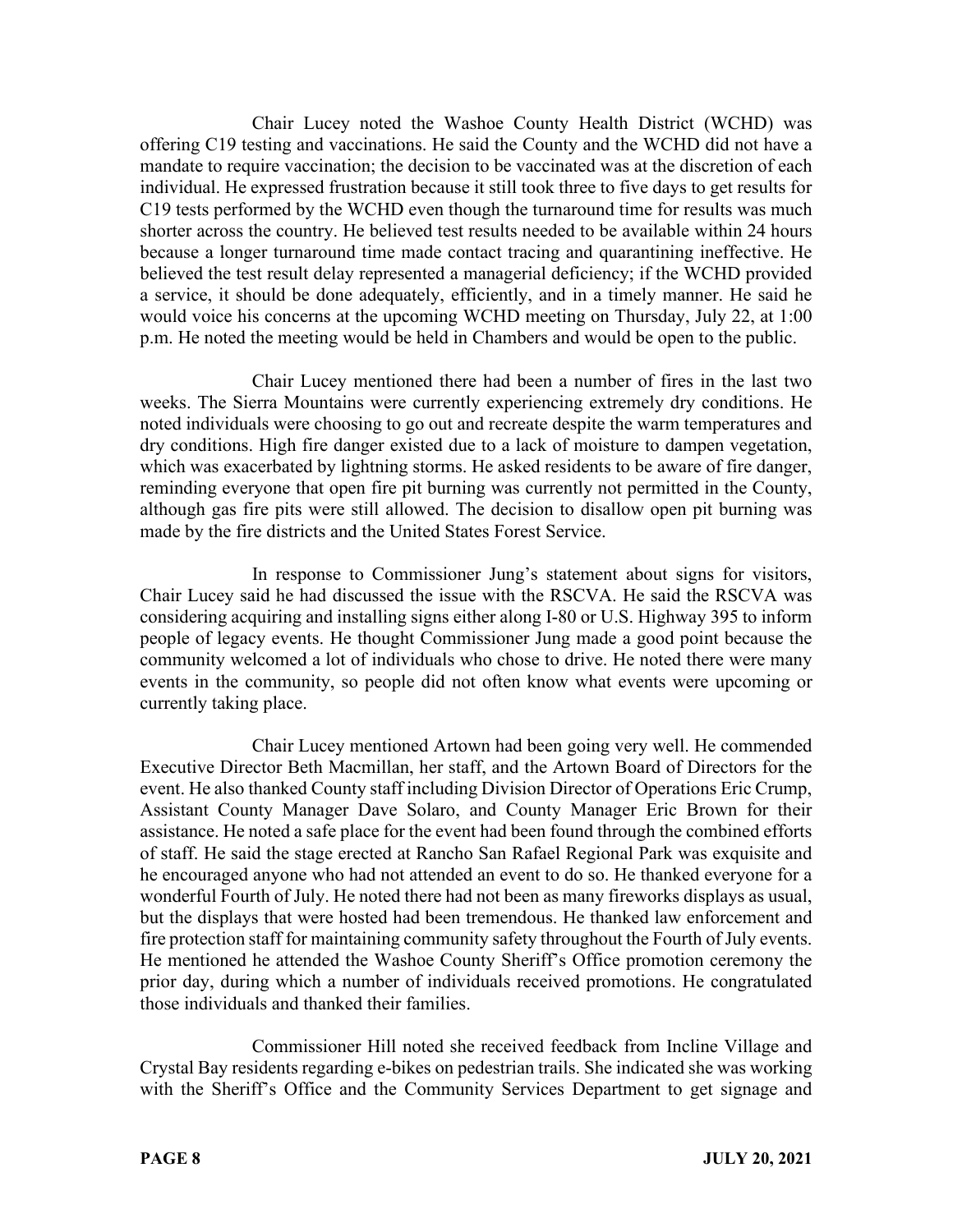establish regulations because sharing pedestrian paths with high-speed bicycles was challenging. She said she would be in contact with residents regarding the issue.

### **DONATIONS**

- **21-0540 7A1** Recommendation to accept donations [\$320,000] from the Wilbur May Foundation: \$220,000 restricted for FY22 general operating support of the Wilbur D. May Center, excluding all County overhead and \$100,000 restricted to support FY22 temporary exhibits at the Wilbur D. May Museum. Community Services. (Commission District 3.)
- **21-0541 7A2** Recommendation to accept donations of [\$3,044.03] from various businesses, organizations and individuals for Regional Parks and Open Space programs and facilities; and direct the Comptroller's Office to make the appropriate budget amendments. Community Services. (All Commission Districts.)
- **21-0542 7B1** Recommendation to accept donations to Washoe County Regional Animal Services in the amount of [\$11,965.00] retroactive for the period April 1, 2021 through June 30, 2021, to be used for the humane care and treatment of sick and/or injured, stray, abandoned, or at-risk animals received; express appreciation for these thoughtful contributions; and direct the Comptroller's Office to make the necessary budget amendments. Regional Animal Services. (All Commission Districts.)
- **21-0543 7C1** Recommendation to accept a donation of a mobile Vantage F3 Robot and control system [donated value of \$20,150.00] from Peter Lissner to be used by the Washoe County Sheriff's Office SWAT Team for tactical purposes. Sheriff. (All Commission Districts.)

Commissioner Jung read the donations and thanked the donors. There was no response to the call for public comment.

On motion by Commissioner Jung, seconded by Commissioner Herman, which motion duly carried on a 5-0 vote, it was ordered that Agenda Items 7A1 through 7C1 be accepted.

## **CONSENT AGENDA ITEMS** – **8A1 THROUGH 8L1**

- **21-0544 8A1** Approval of minutes for the Board of County Commissioners' regular meetings of June 8, 2021, June 15, 2021, and June 22, 2021, and the special meeting of June 29, 2021. Clerk. (All Commission Districts.)
- **21-0545 8A2** Acknowledge the communications and reports received by the Clerk on behalf of the Board of County Commissioners, including the following categories: Communications, Monthly Statements/Reports, and Executed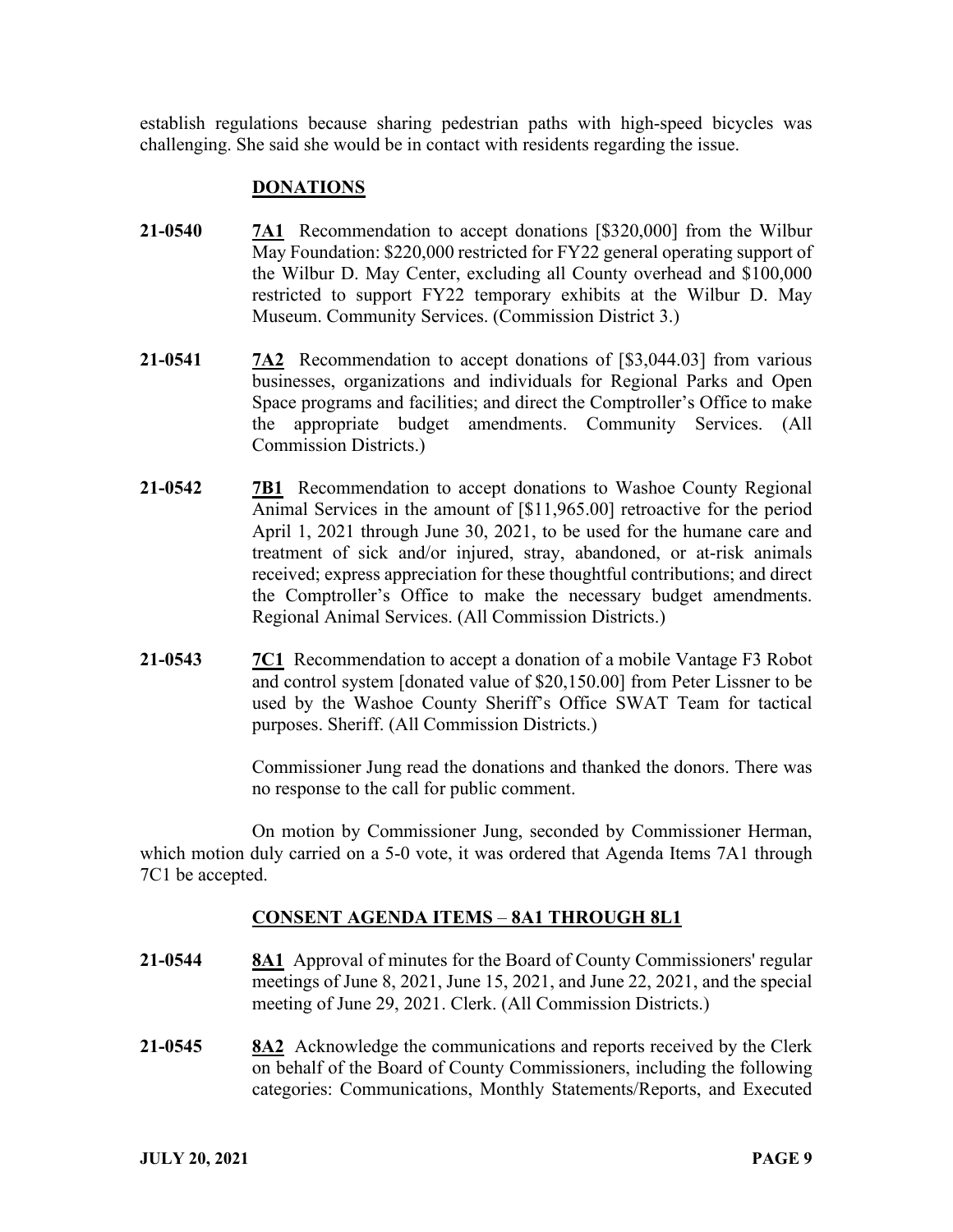Contracts. Clerk. (All Commission Districts.)

- **21-0546 8B1** Recommendation to: 1) accept the State of Nevada, Division of State Parks Recreational Trails Program 2021-10 "Sierra Front Trail Planning" grant [in the amount of \$74,300 with cash match in the amount of \$18,575]; and 2) approve the Project Agreement with a grant period from the date of full execution through December 31, 2023; and 3) authorize the Assistant County Manager [Dave Solaro] to sign the Project Agreement and any subsequent documents related to the grant on behalf of the County; and 4) direct the Comptroller's Office to make the necessary budget amendments. Community Services. (Commission District 1.)
- **21-0547 8C1** Recommendation to approve Washoe County's Indebtedness Report and accompanying schedules for fiscal year 2020/21 as of June 30, 2021. If approved, staff will submit the report and schedules to the Washoe County Debt Management Commission and to the Nevada Department of Taxation by August 1, 2021. Comptroller. (All Commission Districts.)
- **21-0548 8C2** Recommendation to reappoint Retirees Duane Meyer and Dondi Armstrong, and Truckee Meadows Fire Protection District Chief Fiscal Officer Cynthia Vance, as Trustees on the Washoe County Other Post-Employment Benefits (OPEB) Trust Fund Board of Trustees for two-year terms ending July 24, 2023. Recommendation to reappoint Washoe County Comptroller Cathy Hill as Trustee on the Washoe County Other Post-Employment Benefits (OPEB) Trust Fund Board of Trustees for a four-year term, retroactive to June 27, 2020 and ending June 26, 2024. Manager. (All Commission Districts.)
- **21-0549 8C3** Discussion and possible approval of a settlement of Heidi Howe v. Washoe County; Chuck Allen, case number 3:18-cv-00471-HDM-WGC, for a total sum of [\$45,000] inclusive of attorneys' fees and costs for all claims against Washoe County. Comptroller. (All Commission Districts.)
- **21-0550 8D1** Recommendation to approve budget amendments totaling an increase of [\$52,331.00] in both revenue and expense to the FY21 Hepatitis Surveillance and Prevention Subaward retroactive to May 1, 2021 through April 30, 2022 and direct the Comptroller's office to make the appropriate budget amendments. Health District. (All Commission Districts.)
- **21-0551 8D2** Recommendation to approve the budget amendments totaling an increase of [\$72,362.80] in both revenue and expense, with an in-kind match of [\$40,144.00] to the FY21 PM2.5 Monitoring 103 Grant retroactive to April 1, 2021 through March 31, 2022 and direct the Comptroller's office to make the appropriate budget amendments. Health District. (All Commission Districts.)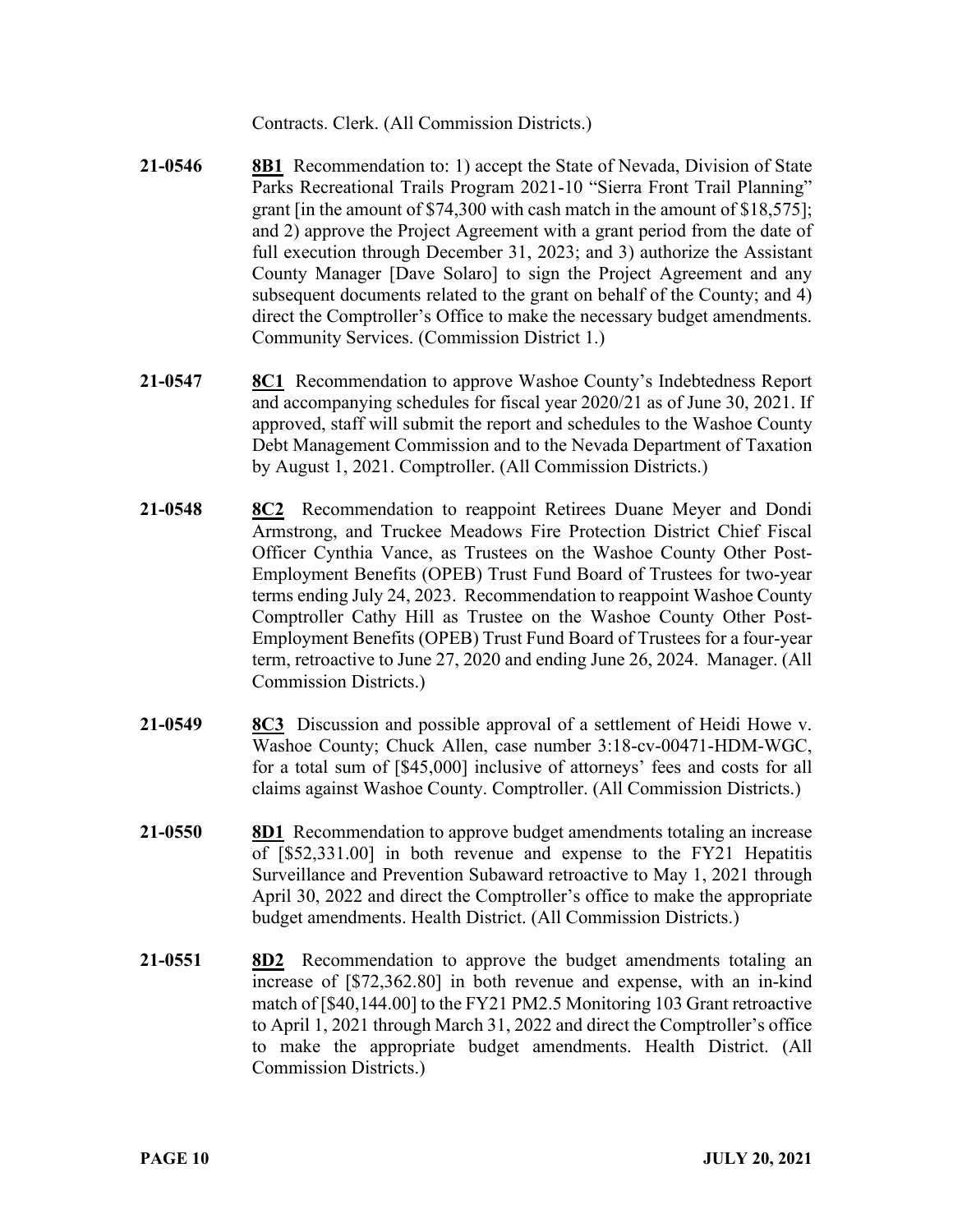- **21-0552 8E1** Recommendation to accept a FY21 Children's Justice Act (CJA) subgrant award from the State of Nevada Department of Health and Human Services (DHHS), Division of Child and Family Services (DCFS) in the amount of [\$2,500; no county match] retroactive from May 1, 2021 to September 30, 2021 to support printing and distribution of The Child Welfare Court Process Guide for Families Handbook and Quick Guide; authorize the Director of the Human Services Agency to retroactively execute the grant award; and direct the Comptroller's office to make the necessary budget amendments. Human Services Agency. (All Commission Districts.)
- **21-0553 8E2** Recommendation to accept Amendment #1 to the subgrant award for Federal Title IV-B Subpart 2 from the State of Nevada, Division of Child and Family Services that increases the award amount by [\$100,000; \$33,333 county match] for Adoption Promotion & Support services and extends the grant period, retroactive to July 1, 2020 through September 30, 2021; retroactively authorize the Director of the Human Services Agency to execute the sub-grant amendment; and direct the Comptroller's Office to make the necessary budget amendments. Human Services Agency. (All Commission Districts.)
- **21-0554 8E3** Recommendation to approve an extension to the agreement with the Regional Transportation Commission (RTC) for a Non-Urbanized Paratransit Program to provide for the transportation of senior citizens and people with disabilities in the amount of [\$29,000], retroactive to July 1, 2021 through June 30, 2022; and authorize the County Manager to execute the agreement. Human Services Agency. (Commission Districts 1 and 5.)
- **21-0555 8E4** Recommendation to accept a FY22 sub-grant award amendment from the State of Nevada, Department of Health and Human Services, Division of Public and Behavioral Health (DPBH) in the amount of [\$39,995; no county match] retroactive from October 1, 2020 to September 30, 2021 to support the position and activities of the Regional Behavioral Health Coordinator; authorize the Director of the Human Services Agency to execute the grant award documents; and direct the Comptroller's Office to make the necessary budget amendments. Human Services Agency. (All Commission Districts.)
- **21-0556 8F1** Recommendation to approve the reclassifications of a Human Services Program Specialist, pay grade Q, retitled to a new classification of Homeless Services Data and Policy Specialist, pay grade Q, a vacant Program Assistant, pay grade K, retitled to a new classification of Homeless Services Program Assistant, pay grade K, two vacant Management Analysts, pay grade N, retitled to a new classification of Homeless Services Analyst, pay grade N (County Manager's Office), and a vacant Workforce Development Manager, pay grade R, retitled to a new classification of HR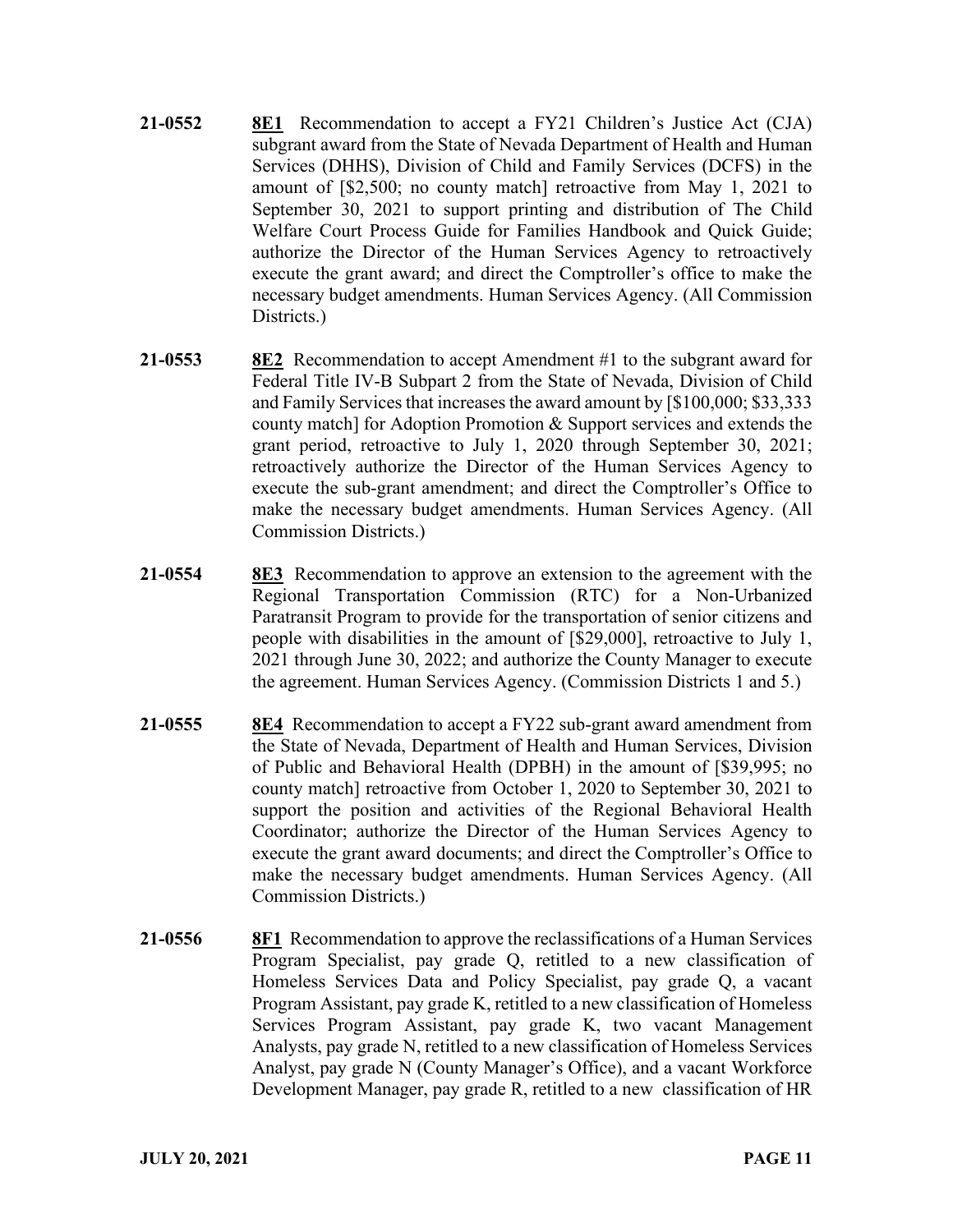Manager - Organizational Effectiveness, pay grade R (Human Resources) as reviewed and evaluated by Korn Ferry; and approve one full-time Office Support Specialist position, pay grade H (Manager's Office), pending evaluation by the Job Evaluation Committee and authorize Human Resources to make the necessary changes. [Net fiscal impact \$83,658.00] Human Resources. (All Commission Districts.)

- **21-0557 8G1** Recommendation to approve Federal 2020 LSTA Grant-in-Aid Award Funds from the State of Nevada in the amount of [\$54,000.00, no local match required] for a retroactive term of February 15, 2021, through August 31, 2021 for the augmentation of library collections, equipment, programs, and services; direct the Comptroller's Office to make the necessary budget amendments; and authorize the Director to sign the grant award documents. Library. (All Commission Districts.)
- **21-0558 8H1** Recommendation to approve Commission District Special Fund disbursement in the amount of [\$20,000] for Fiscal Year 2021-2022; District 3 Commissioner Kitty Jung recommends a [\$20,000] grant to Sun Valley General Improvement District to support the replacement of three sets of double doors at the Sun Valley Neighborhood Center; approve Resolution necessary for same; and direct the Comptroller's Office to make the necessary disbursement of funds. Manager's Office. (Commission District 3.)
- **21-0559 8H2** Recommendation to approve Washoe County's Debt Management Policy as of June 30, 2021 which includes (1) a discussion of the County's ability to afford existing general obligation debt, authorized future general obligation debt and proposed future general obligation debt; (2) a discussion of the County's capacity to incur authorized and proposed future general obligation debt without exceeding the applicable debt limit; (3) a discussion of the County's general obligation debt that is payable from property taxes per capita as compared with such debt of other municipalities in this State; (4) a discussion of the County's general obligation debt that is payable from property taxes as a percentage of assessed valuation of all taxable property within the boundaries of the municipality; (5) policy regarding the manner in which the County's expects to sell its debt; (6) a discussion of the County's sources of money projected to be available to pay existing general obligation debt, authorized future general obligation debt and proposed future general obligation debt; and (7) a discussion of the County's operational costs and revenue sources, for the ensuing 5 fiscal years, associated with each project included in its capital improvement plan if those costs and revenues are expected to affect the property tax rate; and direction to staff to submit to the Department of Taxation and the county debt management commission the policy or a written statement of the County's debt management policy on or before August 1 as required by NRS 350.013(1)(c). Manager's Office. (All Commission Districts.)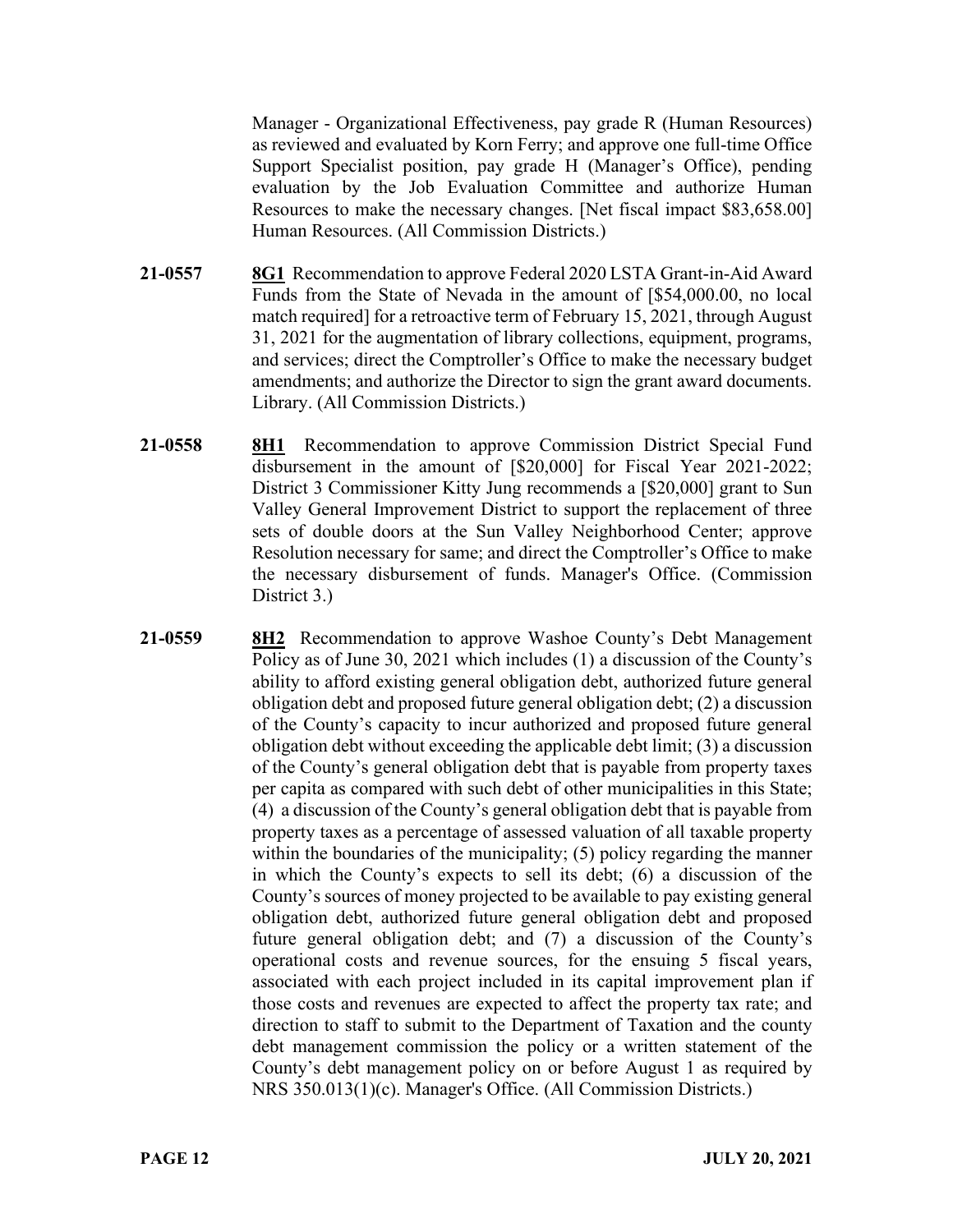- **21-0560 8H3** Recommendation to acknowledge receipt of the Report of Washoe County Local Government Coronavirus Relief Fund Expenditures of \$20,254,818 from funds allocated to Washoe County from the State of Nevada Governor's Finance Office for costs necessitated by the COVID-19 public health emergency for the period of March 1, 2020 through June 30, 2021. Manager's Office. (All Commission Districts.)
- **21-0561 8I1** Recommendation to accept a Grant Award from Maddie's Fund and Michelson Found Animals Foundation in the amount of [\$3,000.00; no County match] retroactive to June 1, 2021 to support lost animal reunification efforts with the acquisition of a personalized pet tag engraving machine; and direct the Comptroller's Office to make the necessary budget amendments. Regional Animal Services. (All Commission Districts.)
- **21-0562 8J1** Recommendation to approve the creation of a new classification and position for a 30-hour part-time (.75 FTE) Court Referee for Reno Justice Court and establish a new pay grade at a set amount of \$40.00 per hour, pursuant to NRS 4.355; and authorize Human Resources to make the necessary changes. [Net fiscal impact is estimated at more than\$135,000 in salary savings for creation of this position instead of filling the open Justice of the Peace position in Department 2.] Reno Justice Court. (All Commission Districts.)
- **21-0563 8K1** Recommendation to accept Supplemental Grant funding from the State of Nevada Department of Public Safety, Office of Criminal Justice Assistance [additional funding of \$35,806.00, for a total award of \$67,034.00, no In-Kind county match required] to cover the purchase of a UV light system, to assist with disinfection of the entire detention facility for the retroactive grant period of January 20, 2020 through December 31, 2021 and if approved, direct Comptroller's Office to make the necessary budget amendments and authorize Sheriff Balaam to execute grant award documents. Sheriff. (All Commission Districts.)
- **21-0564 8K2** Recommendation to approve the purchase of two QuantStudio 5 realtime PCR instruments, 1 year service agreement for each instrument, and associated validation services at a total cost of [\$128,293.76] using funds from the 2019 Capacity Enhancement Backlog Reduction (CEBR) DNA Grant (IO 11628) under a sole source purchasing exemption. Sheriff. (All Commission Districts.)
- **21-0565 8K3** Recommendation to accept the 2022 Victims of Crime Act (VOCA) [amount not to exceed \$7,316.00, 20% In-Kind County match required] as administered through the State of Nevada Department of Health and Human Services Division of Child Family Services, to be used to pay dues, travel, and training costs for the WCSO Victim Advocate, and to provide emergency housing and emergency services such as food and shelter for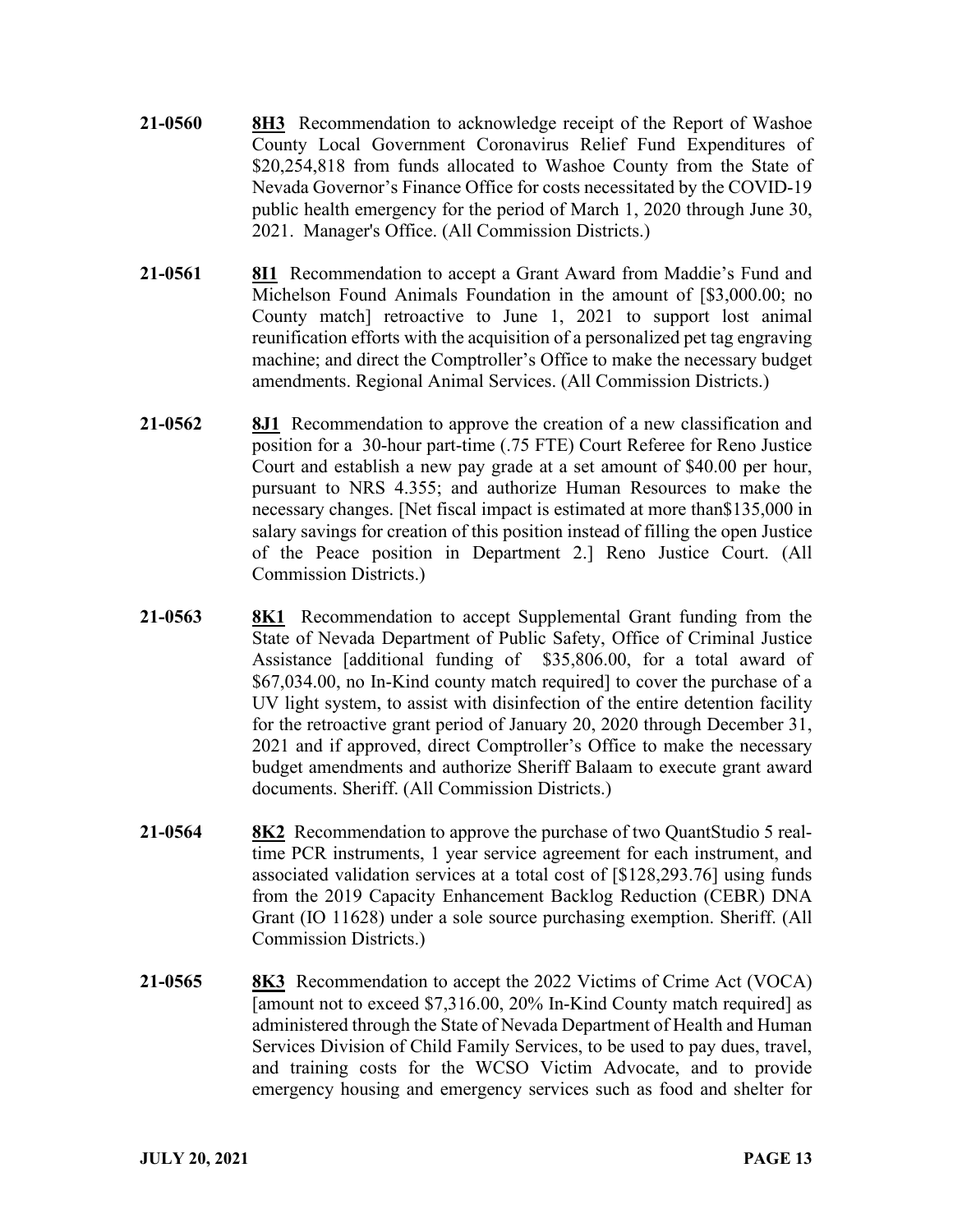victims of domestic violence, for the retroactive grant period of July 1, 2021 - June 30, 2022, and if approved direct Comptroller's Office to make the necessary budget amendments. Sheriff. (All Commission Districts.)

- **21-0566 8K4** Recommendation to authorize the purchase of gift cards for emergency victim services such as food, clothing and toiletries for a grand total not to exceed \$65,950 of the total \$397,309 previously accepted grant funds as authorized in the FY 2020 Law Enforcement-Based Victim Specialist Program Purpose Area 2: Mid-sized Agencies award from the Department of Justice, Office for Victims of Crime grant. Sheriff. (All Commission Districts.)
- **21-0567 8L1** Recommendation to approve Fiscal Year 2021/2022 license renewal of Mimecast Email Security through vendor Fortnet Security in an amount [not to exceed \$126,000]. Technology Services. (All Commission Districts.)

County Manager Eric Brown noted Commissioner Herman received constituent inquiries regarding Agenda Item 8H3. He clarified the item acknowledged the receipt of relief funds allocated to Washoe County for COVID-19 (C19) expenditures. The item provided an update on the reporting of how the monies were being spent. The funds were also referred to as CARES Act funding, which were primarily used for C19-related expenses including the Cares Campus.

On the call for public comment, Ms. Cindy Martinez said she went through the supporting documents for Agenda Item 8H3 and the documents from the Washoe County Health District agenda. She asked whether a list of expenses was available. She acknowledged the meeting she had with Mr. Brown the prior week had increased her understanding of the County's costs.

On motion by Commissioner Jung, seconded by Vice Chair Hartung, which motion duly carried on a 5-0 vote, it was ordered that Consent Agenda Items 8A1 through 8L1 be approved. Any and all Resolutions pertinent to Consent Agenda Items 8A1 through 8L1 are attached hereto and made a part of the minutes thereof.

# **BLOCK VOTE – 9, 10, 11, 12, 13, 14, 15, 16, 17, 18, 23, 24, 25, 26, 27**

**21-0568 AGENDA ITEM 9** Recommendation to approve Amendment #1 to an Indoor Tennis Courts Development Agreement between Washoe County and Indoor Tennis, LLC, a Nevada limited liability company to extend the end term retroactively from June 19, 2021 to December 31, 2022, based on the unsolicited proposal for an indoor tennis facility and related improvements to be located at the Washoe County Golf Course Property; and authorize Assistant County Manager (Dave Solaro) to execute Amendment #1 and all appropriate related agreements and documents. Community Services. (Commission District 1.)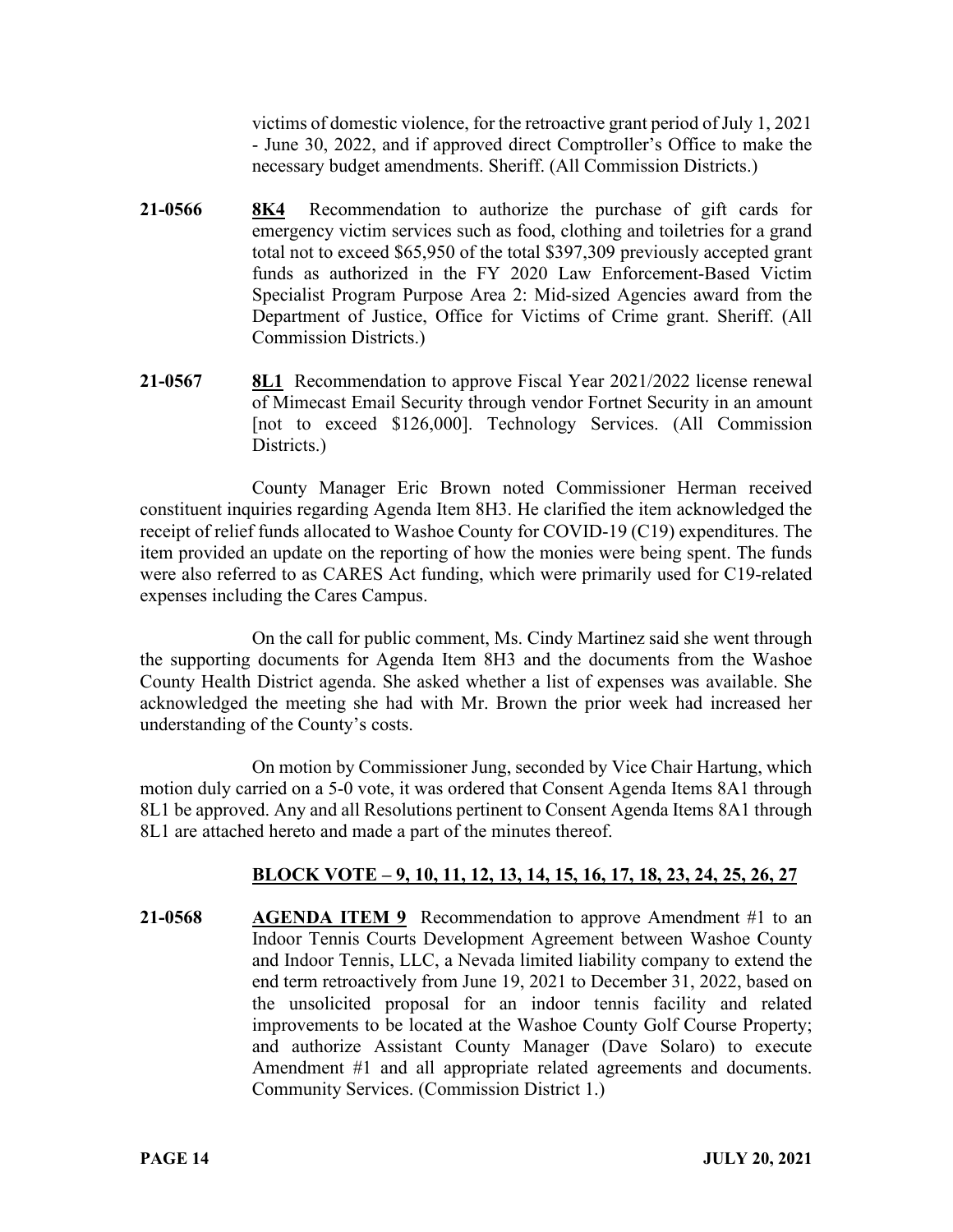On the call for public comment, Mr. Ken Krater was called but was not present to speak.

On motion by Commissioner Jung, seconded by Vice Chair Hartung, which motion duly carried on a 5-0 vote, it was ordered that Agenda Item 9 be approved and authorized.

**21-0569 AGENDA ITEM 10** Recommendation to adopt the Regional Archery Facility Master Plan. Community Services. (Commission District 5.)

There was no response to the call for public comment.

On motion by Commissioner Jung, seconded by Vice Chair Hartung, which motion duly carried on a 5-0 vote, it was ordered that Agenda Item 10 be adopted.

**21-0570 AGENDA ITEM 11** Recommendation to approve an Agreement for Professional Consulting Services for the Washoe County South Truckee Meadows Wastewater 2020 Expansion Project Owner's Representative Services between Washoe County and Rock Solid Solutions [in an amount not to exceed \$269,102.50]. Community Services. (Commission District 2.)

There was no response to the call for public comment.

On motion by Commissioner Jung, seconded by Vice Chair Hartung, which motion duly carried on a 5-0 vote, it was ordered that Agenda Item 11 be approved.

**21-0571 AGENDA ITEM 12** Recommendation to: (1) award a bid and approve the Agreement to the lowest responsive, responsible bidder for the Public and Visiting Administration Remodel Project at the Washoe County Sheriff's Office - 911 Parr, PWP-WA-2021-308 [staff recommends Reyman Brothers Construction, in the amount of \$784,855.00 (base bid of  $$724,526.00$  plus bid alternative #1 for  $$60,329.00$  for an ADA approved public restroom); and (2) approve a separate project contingency fund [in the amount of \$150,000.00] for a total project budget of \$934,855.00. This project will be funded through the United States Department of Justice, the State of Nevada Department of Public Safety, and an Office of Criminal Justice Administration grant. Community Services. (Commission District 3.)

There was no response to the call for public comment.

On motion by Commissioner Jung, seconded by Vice Chair Hartung, which motion duly carried on a 5-0 vote, it was ordered that Agenda Item 12 be awarded and approved.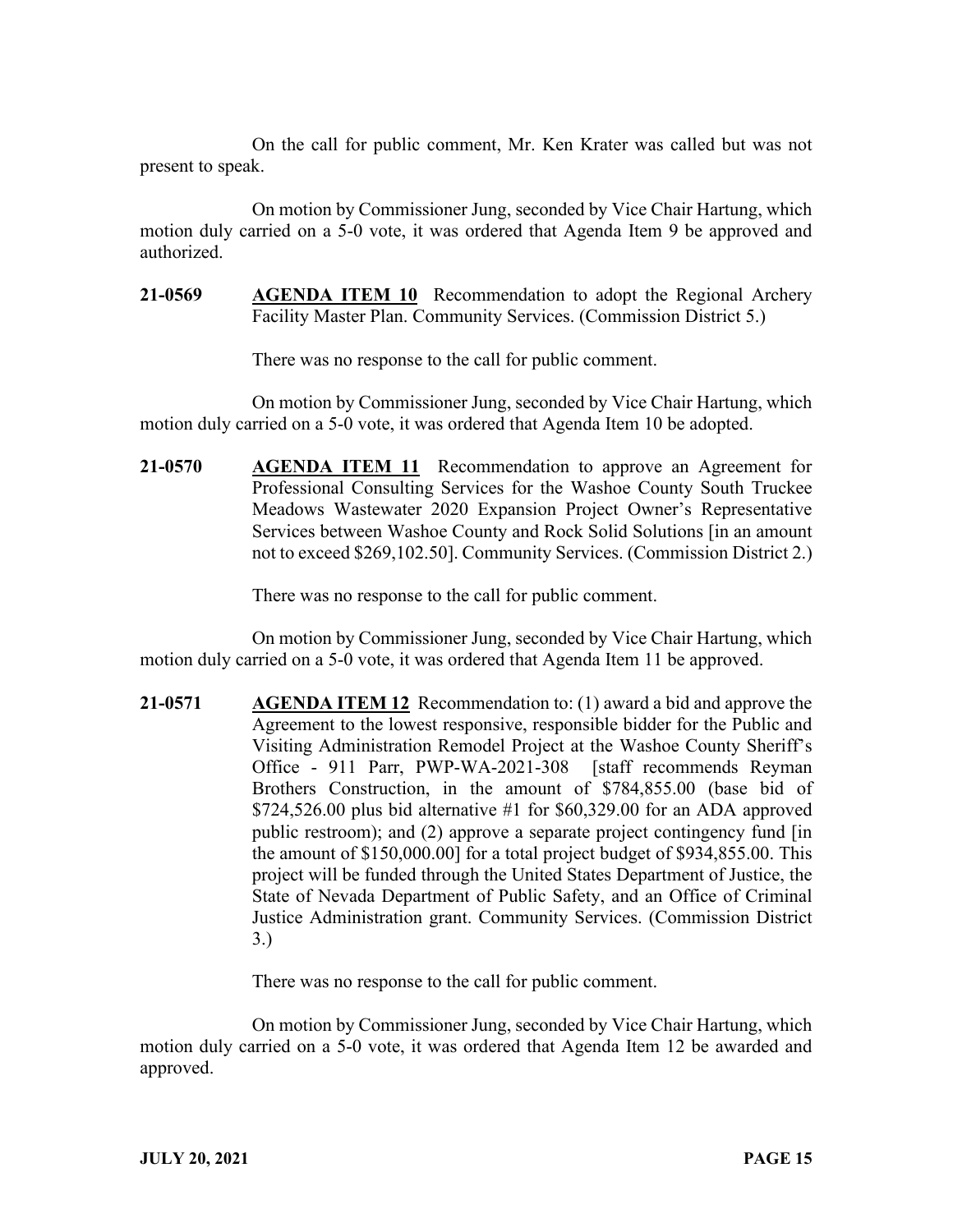**21-0572 AGENDA ITEM 13** Recommendation to (1) approve the purchase of two replacement Thomas Built 14 passenger buses from BusWest 21107 South Chico St., Carson, CA 90745 in the total amount of [\$159,026.50], utilizing Hemet Unified School District's Bid No. 061719 pursuant to the joinder provision of NRS 332.195; and (2) authorize the Purchasing and Contracts Manager to use Hemet Unified School District's Bid No. 061719 pursuant to the joinder provision of NRS 332.195 contract usage agreement. The purchase of the two buses will replace two buses which have been in service for more than 15 years and have reached the end of their useful lives. These buses will be assigned to the Department of Juvenile Services which contracts with several agencies to provide work crews that provide labor for several programs. These buses are critical to effectively managing these contracts. Community Services. (All Commission Districts.)

There was no response to the call for public comment.

On motion by Commissioner Jung, seconded by Vice Chair Hartung, which motion duly carried on a 5-0 vote, it was ordered that Agenda Item 13 be approved and authorized.

**21-0573 AGENDA ITEM 14** Recommendation to retroactively approve purchases for temporary staffing from My Next Career Path not to exceed [\$1,500,000.00] in FY22 to support the COVID-19 response efforts and the COVID-19 vaccination events. Health District. (All Commission Districts.)

There was no response to the call for public comment.

On motion by Commissioner Jung, seconded by Vice Chair Hartung, which motion duly carried on a 5-0 vote, it was ordered that Agenda Item 14 be approved.

**21-0574 AGENDA ITEM 15** Recommendation to accept a subaward from the State of Nevada Department of Health and Human Services, Division of Welfare and Supportive Services, Child Care Licensing in the amount of [\$383,000; no county match] retroactive to July 1, 2021 through June 30, 2022 to provide child care licensing and monitoring within Washoe County; and authorize the Director of the Human Services Agency to execute the subaward and related documents. Human Services Agency. (All Commission Districts.)

There was no response to the call for public comment.

On motion by Commissioner Jung, seconded by Vice Chair Hartung, which motion duly carried on a 5-0 vote, it was ordered that Agenda Item 15 be accepted and authorized.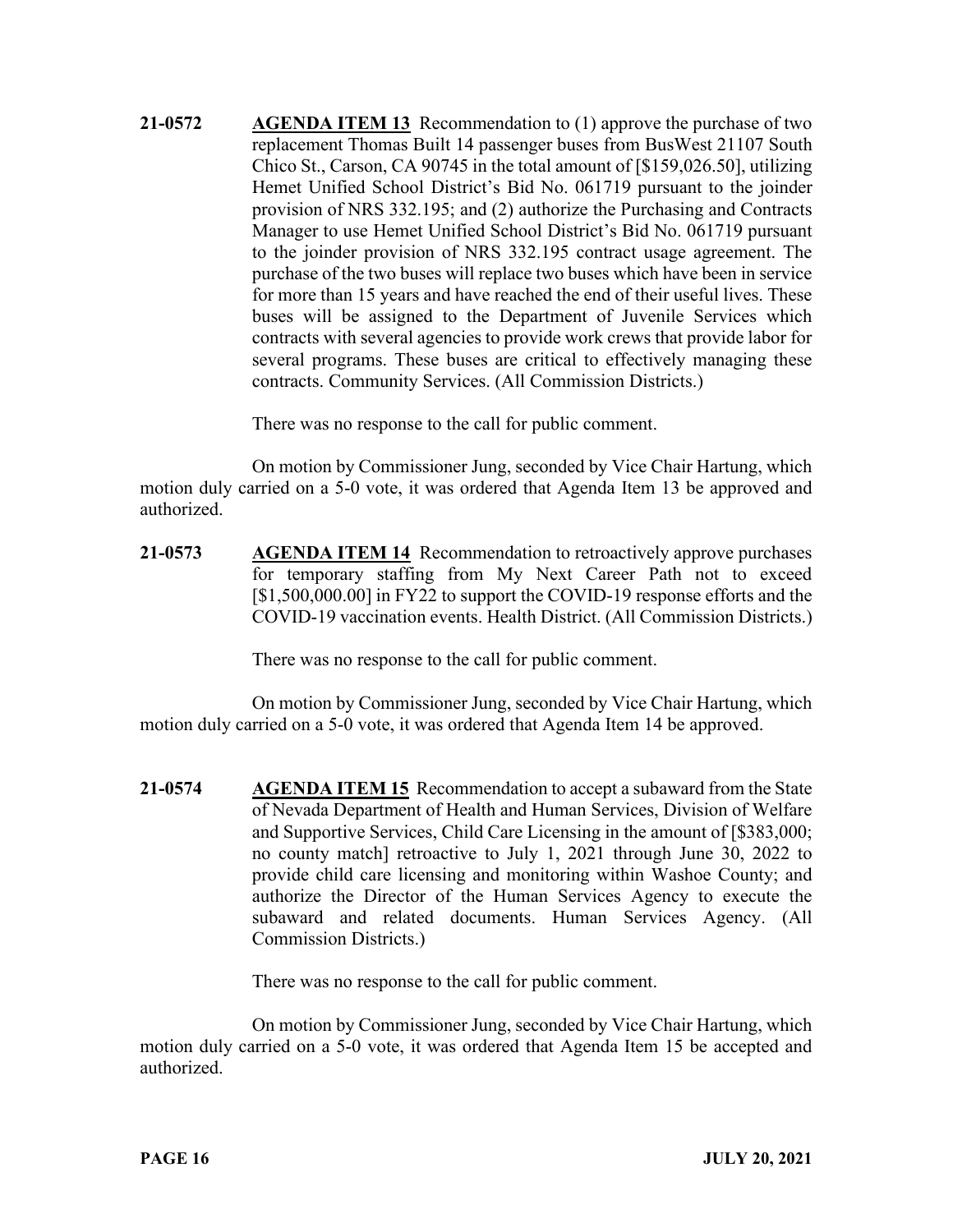**21-0575 AGENDA ITEM 16** Recommendation to accept a Grant Agreement between Washoe County Human Services Agency and The William N. Pennington Foundation in the amount of [\$326,250; no county match] retroactively from June 30, 2021 to June 29, 2022 in support of children in foster care; authorize the Director of the Human Services Agency to execute the agreement; and direct the Comptroller's Office to make the necessary budget amendments. Human Services Agency. (All Commission Districts.)

There was no response to the call for public comment.

On motion by Commissioner Jung, seconded by Vice Chair Hartung, which motion duly carried on a 5-0 vote, it was ordered that Agenda Item 16 be accepted, authorized, and directed.

**21-0576 AGENDA ITEM 17** Recommendation to accept a Notice of Subgrant Award in the amount of [\$1,709,550 (\$854,775 per fiscal year); no county match] from Nevada Clinical Services, Inc. and managed by the State of Nevada Division of Public and Behavioral Health retroactive from July 1, 2021 through June 30, 2023 to provide crisis and jail diversion services through a Mobile Outreach Safety Team (MOST Team) to individuals with a mental health condition who have come into contact with law enforcement; authorize the Director of the Human Services Agency to execute the subgrant award and related documents; and direct the Comptroller's Office to make the necessary budget amendments. Human Services Agency. (All Commission Districts.)

On the call for public comment, Ms. Cindy Martinez asked the Commissioners to clarify the expenditures made through the block agenda items. She knew there was some crossover of funds between Washoe County, the Washoe County Health District, and the Washoe County School District. She expressed concern about the County becoming dependent on non-renewable funds that would run out in 2026. She conjectured an economic crash would be forthcoming. She expressed fear about the erosion of constitutional rights and civil liberties. She spoke about the interlocal agreements which would facilitate better oversight of homeless individuals in the region.

On motion by Commissioner Jung, seconded by Vice Chair Hartung, which motion duly carried on a 5-0 vote, it was ordered that Agenda Item 17 be accepted, authorized, and directed.

**21-0577 AGENDA ITEM 18** Recommendation to accept a FY21 Nutrition Equipment subgrant award from the State of Nevada, Aging and Disability Services Division (ADSD) in the amount of [\$195,713; \$29,356.95 county match] retroactive from October 1, 2020 to September 30, 2021 to support the cost of nutrition equipment for the Congregate and Home-Delivered Meals programs; authorize the Director of the Human Services Agency to execute the grant award documents; to approve the transfer of vehicles to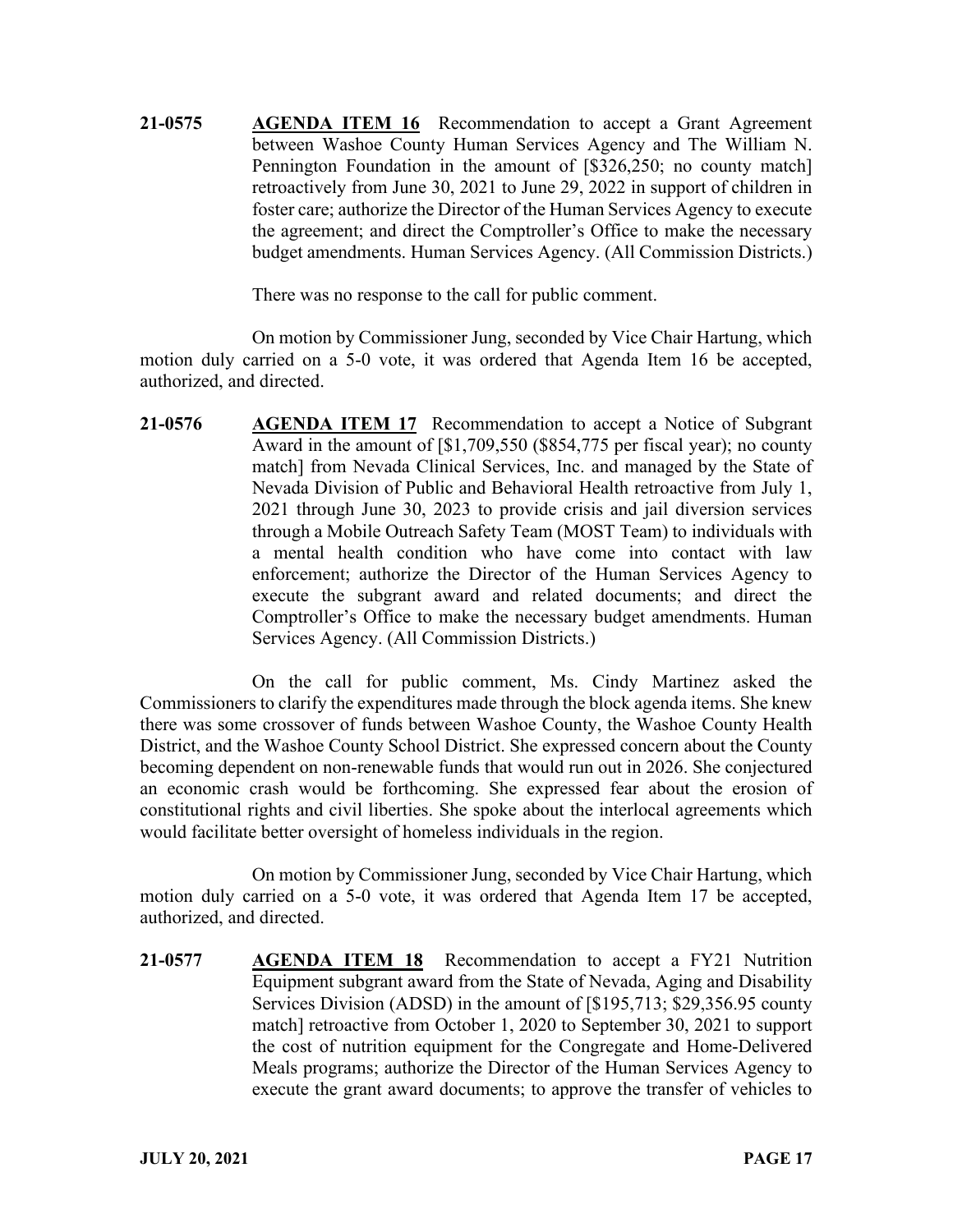the Human Services Agency fleet managed by Equipment Services; and direct the Comptroller's Office to make the necessary budget amendments. Human Services Agency. (All Commission Districts.)

There was no response to the call for public comment.

On motion by Commissioner Jung, seconded by Vice Chair Hartung, which motion duly carried on a 5-0 vote, it was ordered that Agenda Item 18 be accepted, authorized, approved, and directed.

**21-0578 AGENDA ITEM 23** Recommendation to approve a Professional Services and Funding Agreement between Washoe County, the Cities of Reno and Sparks and Medtrans Casal (Reno) Pllc, DBA Well Care Medical And Behavioral Clinic (Well Care) engaging Well Care to oversee the operation of a twenty-bed Community Triage Center for those in need of crisis psychiatric services, medical and social detoxification from alcohol or other substances, or co-occurring disorders, for individuals who are 18 years of age or older and are not in need of emergency room care for a total amount of \$500,000 of which Washoe County is responsible for \$255,000, effective retroactive to July 1, 2021 through June 30, 2022 with the option to renew for a one year period; approve the use of General Fund Contingency in the amount of \$255,000 needed to support Washoe County's portion of the Community Triage Center agreement. If approved, direct the Comptroller's Office to make the necessary budget appropriation transfers. Manager's Office. (All Commission Districts.)

There was no response to the call for public comment.

On motion by Commissioner Jung, seconded by Vice Chair Hartung, which motion duly carried on a 5-0 vote, it was ordered that Agenda Item 23 be approved and directed.

**21-0579 AGENDA ITEM 24** Recommendation to approve a month-to-month Interlocal Agreement between Washoe County on behalf of the Washoe County Sheriff's Office and the Truckee Meadows Fire Protection District for dispatch services in an [amount not to exceed \$75,000.00] per month, starting August 1, 2021 through June 30, 2022. Sheriff. (All Commission Districts.)

There was no response to the call for public comment.

On motion by Commissioner Jung, seconded by Vice Chair Hartung, which motion duly carried on a 5-0 vote, it was ordered that Agenda Item 24 be approved. The Interlocal Contract for same is attached hereto and made a part of the minutes thereof.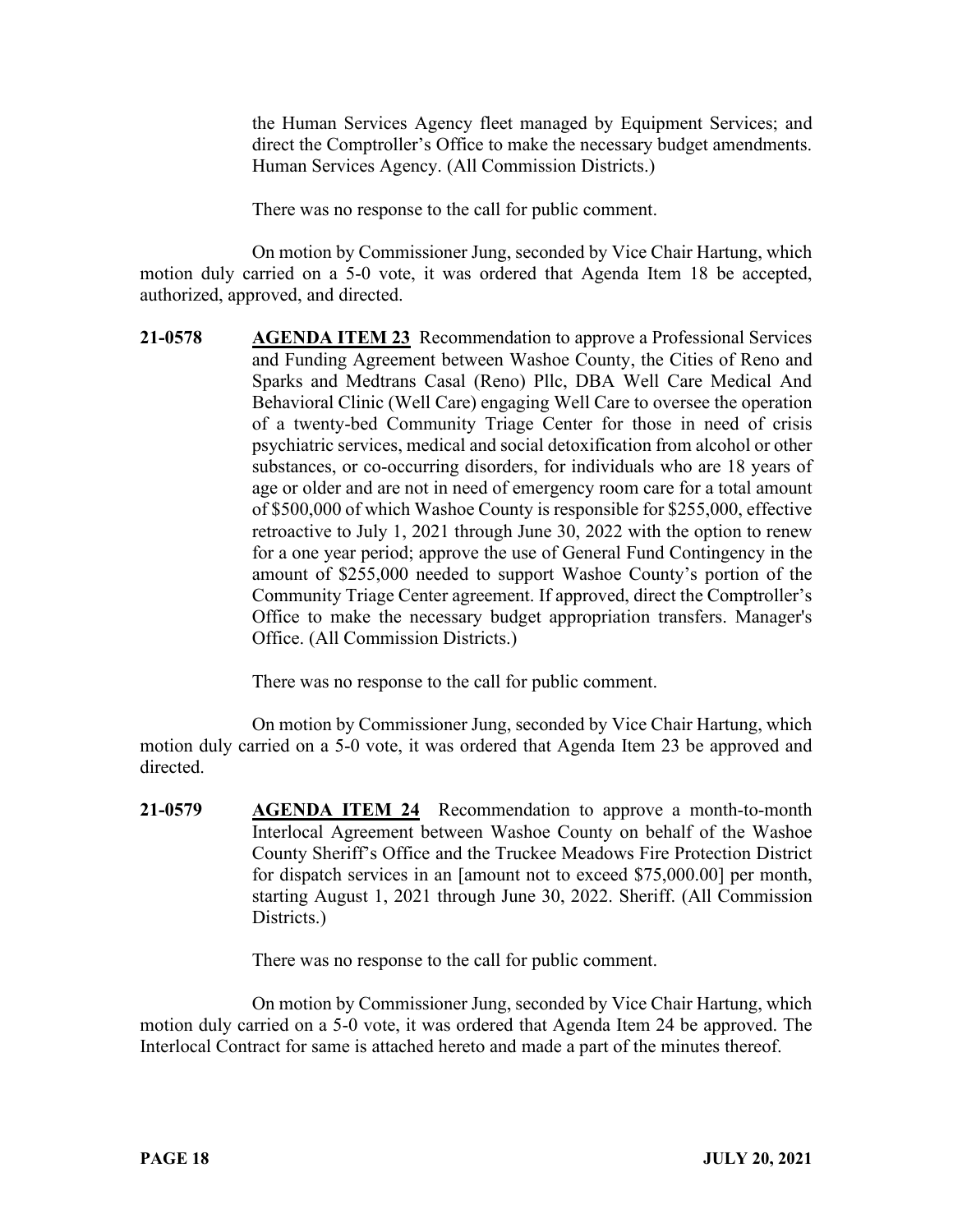**21-0580 AGENDA ITEM 25** Recommendation to approve the reimbursement of costs incurred by the City of Reno, the City of Sparks, and departments of Washoe County for FY22 expenses related to and in support of the Enhanced 911 Emergency Response System and portable event recording devices, as recommended by the 911 Emergency Response Advisory Committee on March 18, 2021, and May 20, 2021, in an amount not to exceed [\$1,059,195.07] as specified within the adopted Enhanced 911 Fund's operating budget. Technology Services. (All Commission Districts.)

There was no response to the call for public comment.

On motion by Commissioner Jung, seconded by Vice Chair Hartung, which motion duly carried on a 5-0 vote, it was ordered that Agenda Item 25 be approved.

**21-0581 AGENDA ITEM 26** Recommendation to approve Fiscal Year 2021/2022 renewal of contracts, maintenance agreements, licenses, professional services and sole source purchases of computer network equipment, through joinder with National Association of State Procurement Officers (NASPO) Master Price Agreements for State of Nevada with ePlus Technology, Inc.; and approve expenditures that will aggregate to exceed [\$100,000] but not to exceed [\$1,400,000] and will remain within the available Technology Services budget for FY 2021-2022.

General Fund

Solarwinds renewal, not to exceed [\$25,000] - Network monitoring software

F5 renewal, not to exceed [\$26,000] - Web application firewall

Proficio, not to exceed [\$182,000] - Security operations center as a service for 24/7 cyber security monitoring

Network equipment and maintenance, not to exceed [\$1,037,000] -Network equipment and maintenance renewals from Cisco Systems, Forcepoint, Arista and Palo Alto Networks

Professional Services, not to exceed [130,000] - Professional services for deploying and configuring network equipment and developing network designs.

Technology Services. (All Commission Districts.)

There was no response to the call for public comment.

On motion by Commissioner Jung, seconded by Vice Chair Hartung, which motion duly carried on a 5-0 vote, it was ordered that Agenda Item 26 be approved.

**21-0582 AGENDA ITEM 27** Recommendation to approve Fiscal Year 2021/2022 renewal of contracts, maintenance agreements, licenses and sole source purchases of desktop computers, laptops, servers, storage, disk backup, and associated computer hardware, through joinder with National Association of State Procurement Officers (NASPO) Master Price Agreements for State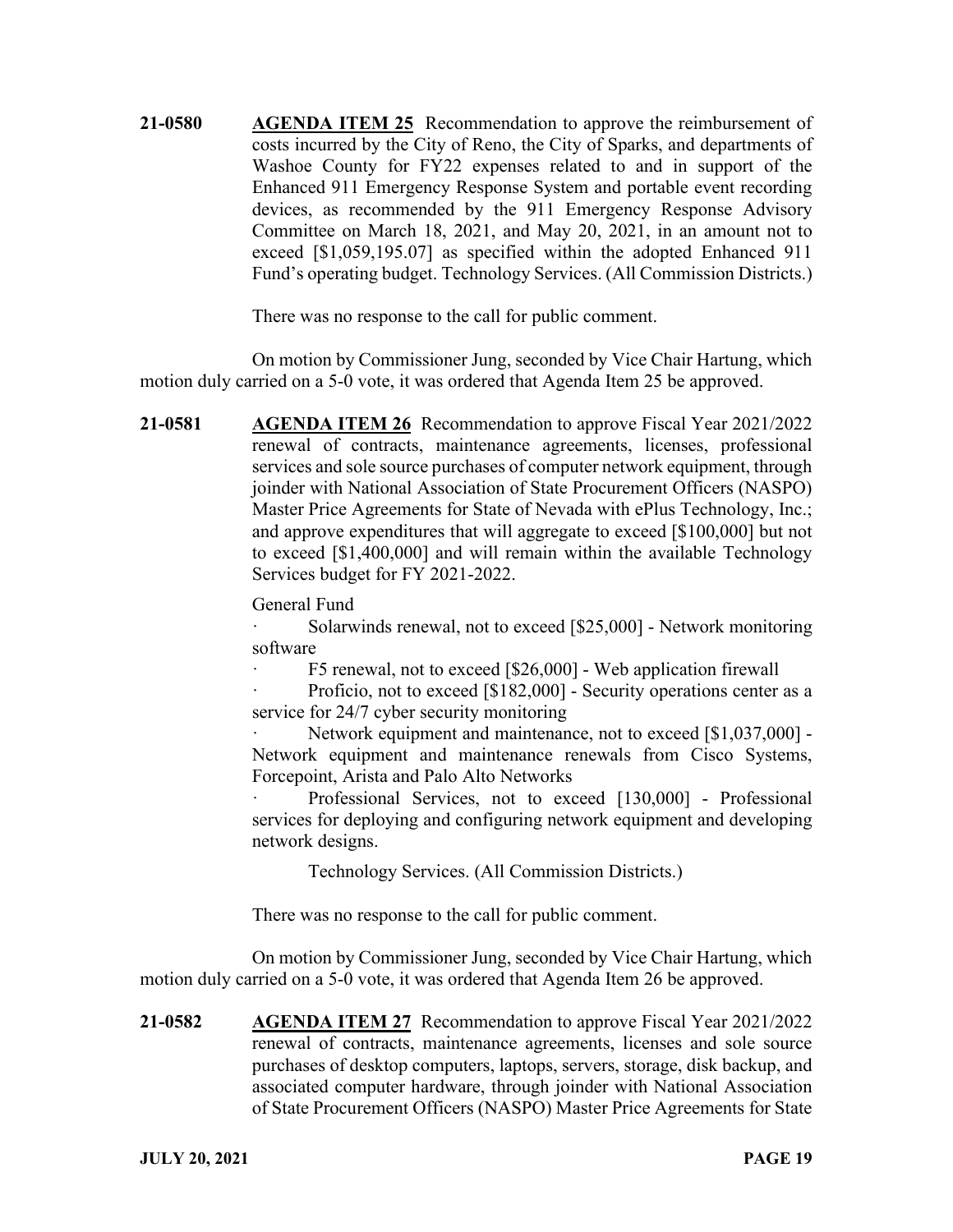of Nevada with Dell/EMC Inc.; and approve expenditures that will aggregate to exceed [\$100,000] but not to exceed [\$1,450,000] and will remain within the available Technology Services budget for FY 2021-2022.

General Fund

- · VMWare Enterprise Level Agreement, not to exceed [\$160,000] VMWare Licenses, VMWare NSX virtual firewall, Airwatch Green Management Suite, Airwatch Content Locker Standard.
- · VMWare Horizon Standard renewal, not to exceed [\$17,000] Licenses.
- Desktop computers, laptops, servers, storage, disk backup, associated hardware, and maintenance, not to exceed [\$1,273,000]

Technology Services. (All Commission Districts.)

There was no response to the call for public comment.

On motion by Commissioner Jung, seconded by Vice Chair Hartung, which motion duly carried on a 5-0 vote, it was ordered that Agenda Item 27 be approved.

**21-0583 AGENDA ITEM 19** Presentation and discussion of a grant of \$91,587,038 in State and Local Fiscal Recovery Funds (SLFRF) awarded to Washoe County pursuant to the American Rescue Plan Act of 2021 (ARPA); discussion of eligible uses and U.S. Treasury Department requirements for the management of the grant funds; and possible direction to staff on expenditure of such funds. Manager's Office. (All Commission Districts.)

County Manager Eric Brown said Agenda Items 19 and 20 would be opened together. He noted ARPA funds were very different than the Coronavirus Aid, Relief, and Economic Security (CARES) Act funds received the prior year. ARPA funds were significantly larger than the \$20.2 million received from the CARES Act. He stated the funding window for ARPA funds was longer and the eligibility and reporting requirements were much more involved. He said County staff would need to be more deliberate about how ARPA funds were spent.

Chief Financial Officer Christine Vuletich conducted a PowerPoint presentation, a copy of which was placed on file with the Clerk. She reviewed slides with the following titles: American Rescue Plan Act of 2021; ARPA Allocations; ARPA State & Local Direct Funding; U.S. Department of the Treasury's Key Principles; Eligible Uses of ARPA Funds; Eligible Use: Public Health; Addressing Negative Economic Impacts; Premium Pay for Essential Employees; Replace Public Sector Revenue Loss; Water, Sewer and Broadband Infrastructure; In-Eligible Uses; Management of Federal ARPA Grant Funding; U.S. Dept. of the Treasury Key Principles; Internal Control Best Practices; Management of ARPA Funding; Verifying Eligibility; Adhering to Federal Procurement Requirements (2 slides); Proper Budgeting and Cash Management; Maintain Accurate Accounting and Record Keeping; Reporting Requirements; Recovery Plan Performance Report; Additional Requirements; Next Steps: Award Acceptance and Implementation.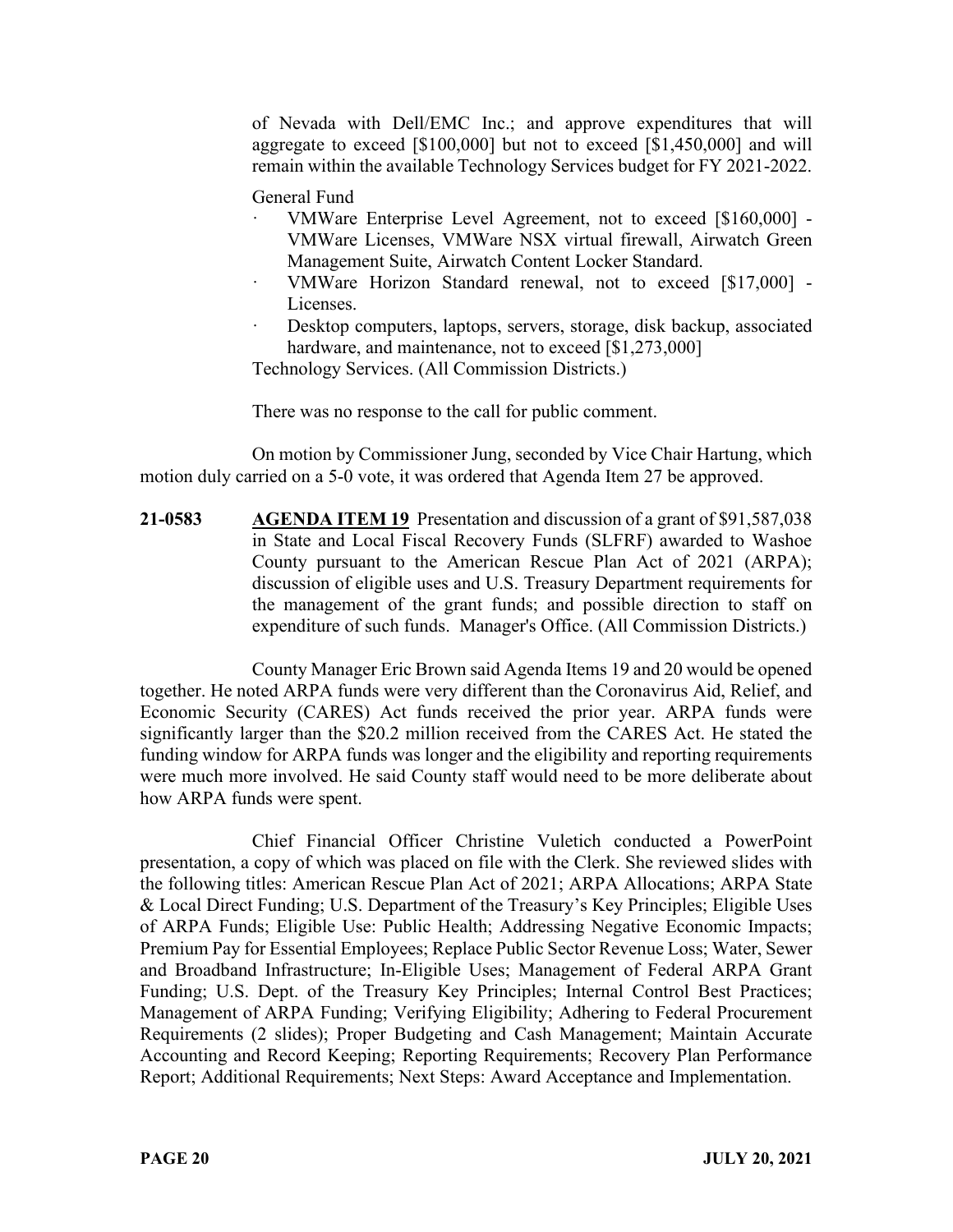Ms. Vuletich noted the ARPA funds would lend themselves to capital projects because they were not a reoccurring revenue source.

Mr. Brown mentioned staff had conferred with department heads to have them consider the types of proposals they would put forth based on the eligibility requirements for ARPA funds. He expected to receive those recommendations by the end of the upcoming week, and then staff would begin to assign priorities. He noted the community engagement component for ARPA funds was different from that of the CARES Act. The County would be required to demonstrate meaningful community input to ensure the funds were spent on what the public wanted, not only on what the County wanted. He said community engagement would need to be a priority over the next 30 to 60 days. He suggested the Commissioners consider possible transformative projects that could be funded by the ARPA, such as the wastewater study performed through the University of Nevada, Reno. He thought the study would continue to benefit the community for many years. He noted the homelessness issue was clearly an area of concern, and the County needed to think beyond shelters to include things like case management and behavioral health.

Commissioner Jung requested data about the eviction moratorium which would end on July 31, particularly how many additional people would possibly be unsheltered after the moratorium. She believed the messaging regarding the moratorium had been ineffective, so many people believed they would never need to pay the accrued fees and interest. She thought County staff needed to be aware of the number of individuals who would be impacted when the moratorium ended. She said this issue was her first priority. She requested a broadband survey report of Washoe County and the surrounding areas, including frontier areas of California, Oregon, and some very rural Nevada counties. She thought this issue was crucial and she wanted to know what the County would do to improve internet access.

Commissioner Jung agreed with Mr. Brown's statement about transformative projects. She thought the ARPA funds were designed for transformative projects, which was why federal guidelines required that the funds be spent instead of being retained. She suggested Mr. Brown and staff needed to consider purchasing property to increase the County's open space. She requested information about the number of people who had mortgages in forbearance. She conjectured many of those individuals had not been paying their mortgage payments, so they would have many fees due on August 1. She said she had not heard anything about the federal government's plans because they gave the moratorium without clear communication about what that would mean. She reiterated her concern about the impact of the end of the moratorium.

Commissioner Hill agreed with Commissioner Jung's statement about the need to focus on broadband, which was a concern for constituents throughout Washoe County. She expressed support for the expansion of parks and open space, whether through this funding source or through the infrastructure bill if it was passed. She requested a report from the Reno Housing Authority about the status of federal funds allocated to them by the County for rental assistance. She thought knowing who had been helped and how quickly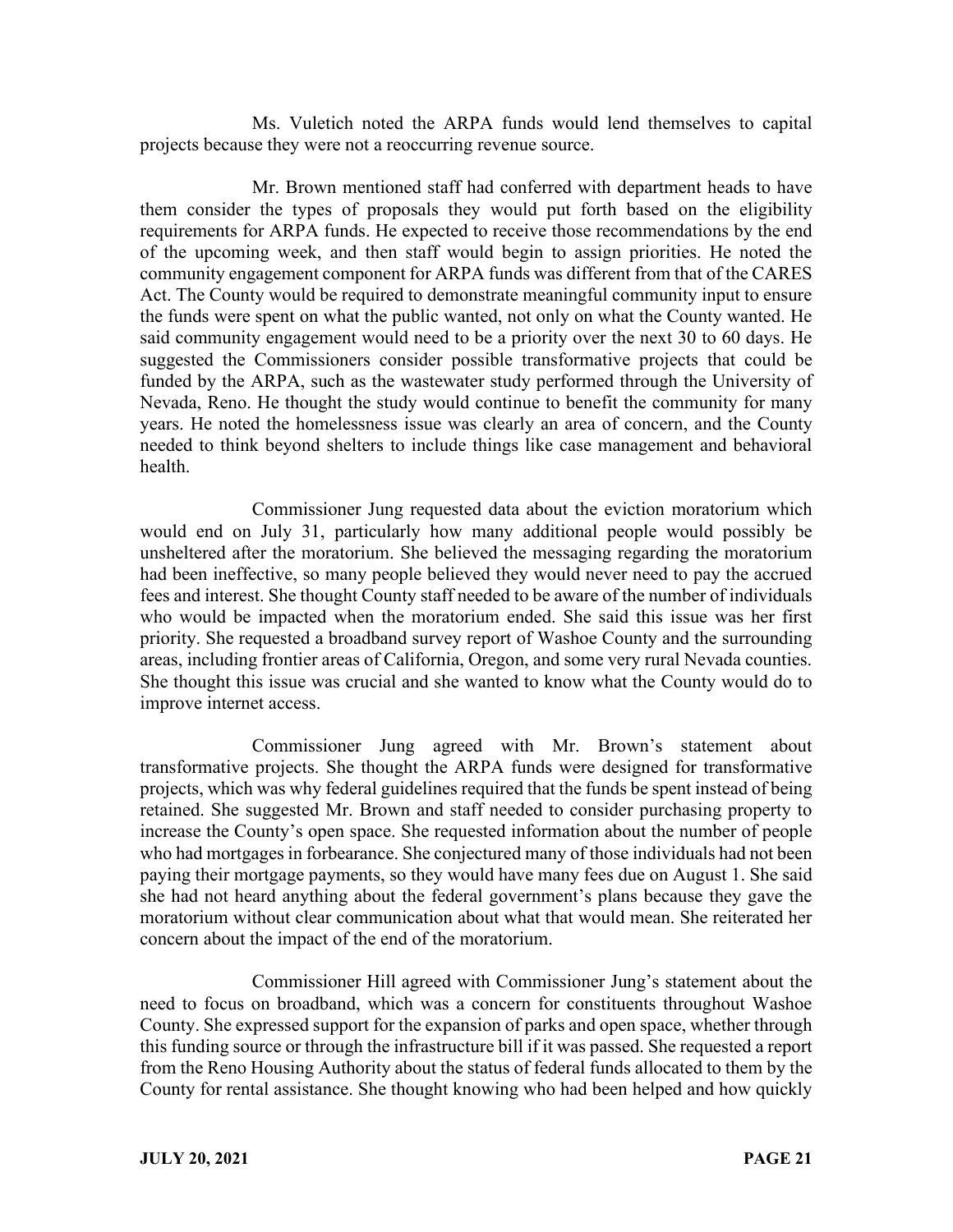the money was disbursed would be helpful. She inquired whether there would be additional funds available for rental assistance after July 1.

Regarding the issue of behavioral health, Commissioner Hill thought many opportunities were available to partner with mental health service providers. She said she spoke with the Human Services Network and County staff, and she was informed senior services currently needed more support. She conjectured there might be some pilot program grants with which to incentivize non-profit organizations to do transformational work in the senior service and daycare spheres. Regarding homeless programs, she suggested staff consider grants for organizations that were following the Built for Zero method. She knew not all the organizations in the region followed that method, and there were many transitional housing beds available. She thought the region could benefit if organizations were incentivized to make a change toward the Built for Zero method. In response to the need for community input for ARPA funds, she suggested hosting small group sessions with community members to hear their input. She suggested addressing different districts and different sectors of the community. She said she would support the communications team if they could facilitate Zoom sessions to obtain community input. She wanted to hear staff suggestions to strategically use ARPA funds, especially considering an infrastructure bill could be passed.

Vice Chair Hartung agreed with the public commenter who expressed concern about allocating non-renewable funds for staffing. He wanted to avoid a situation where the County employed many people without having a long-term funding mechanism to keep them employed. He acknowledged the merit of initially spending ARPA funds on the homeless, but he preferred using the funds for infrastructure projects. He noted infrastructure was tangible and lasting, while funding for maintenance and staffing issues could be obtained at a later date. Referring to County Manager Eric Brown's statements about a wastewater study, he inquired how the study addressed underserved populations. He asked whether addressing broadband issues meant the County would install cell towers, or whether it would be possible to subsidize bills for broadband to help the private sector establish broadband projects. He reiterated his support for capital projects because infrastructure would not be less expensive in the future.

Chair Lucey acknowledged ARPA funds were offered to the County with only a few boundaries. He shared Vice Chair Hartung's concern regarding the sustainability of services. He noted the child tax credit of \$3,000 to \$3,600 per year would be disbursed to individuals who had not opted out, but the caveat was those individuals would not be able to declare their children as deductions in their end-of-year tax fillings. He wanted people to understand the offsets and how individuals would get direct relief from the federal government. He said the County was responsible for deploying information and educating the community about this funding. He liked to ensure transparency so everyone understood how the money would be spent. He agreed with Commissioner Hill's suggestions about community involvement and urged all Commissioners to participate in outreach efforts in their districts. He thought getting feedback from the community about where to spend ARPA funds was important. He noted there were only two and a half weeks until initial proposals were due.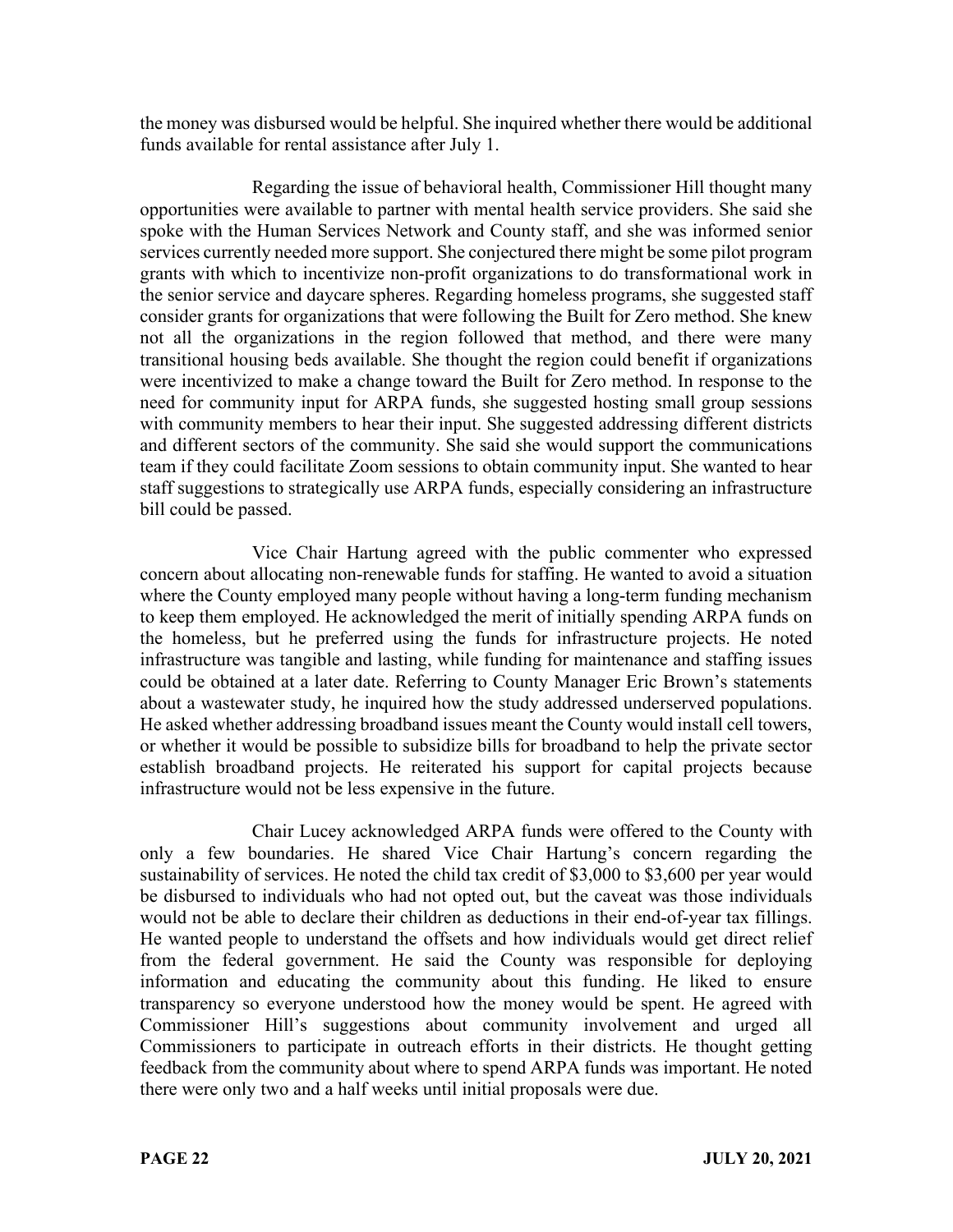Chair Lucey shared Vice Chair Hartung's concerns about broadband infrastructure, which he believed was essential. He noted most people used their cell phones to access the internet. He inquired about the possibility of subsidizing broadband projects and expressed concern about expanding cybersecurity. He thought identifying infrastructure needs for sewer reclamation and the use of reclaimed water was very important as well. He believed the growth of the community would be heavily dependent on how efficiently water resources were used. He agreed with Commissioners Jung's and Hill's comments about the need to fund parks and open space projects. He acknowledged the budget for parks had been reduced in the past and it had not been increased because there were other community needs competing for those funds. He said the community's open space had been crucial during the past year and a half. He observed that many parks were in disrepair and lacked amenities, so he supported improvements through an infrastructure initiative. He reiterated his disappointment in the turnaround time for COVID-19 (C19) testing. He thought C19 would not be the last pandemic because viruses had existed for many years, so planning for the future was important. He wanted to establish a sound way of approaching future public health emergencies through the Washoe County Health District which would address testing, vaccines, and treatment.

On the call for public comment, Ms. Cindy Martinez declined to speak.

Mr. Kenji Otto expressed concern about the County potentially financing broadband. He mentioned future funding and the illegal use of broadband as considerations. He agreed with the commissioners' concerns about using the funds for onetime projects rather than obligating taxpayers to continue funding projects in the future. He hoped the County would not employ door-to-door C19 vaccinations.

Mr. Brown thanked the commissioners for their input and stated he would meet with each commissioner to discuss their concerns in more detail. In response to the comments regarding broadband, he clarified the intent was not to have the County operate a broadband system. He said addressing broadband needs in the County did not currently make economic sense for companies, but there were models which would take seed capital in the form of grants to attract those companies. Providing those grants would address broadband needs without creating an operating expense obligation for the County. He addressed Vice Chair Hartung's concerns about sewer and wastewater projects by saying those projects were eligible under ARPA guidelines because they constituted shared resource infrastructure. He said sewer and wastewater infrastructure projects needed to be part of the discussion with the County's regional partners. He noted the suggested parks and open space recommendations would be taken under consideration, and a list of proposed projects would evolve as staff obtained feedback from the community.

Vice Chair Hartung asked Mr. Brown whether converting septic systems to sewer could potentially be part of addressing the underserved population. Mr. Brown replied yes, but he clarified broadband, sewer, and water infrastructure projects did not need to be associated with underserved populations to qualify for funding. He said the County would need to show evidence that historically underserved communities had been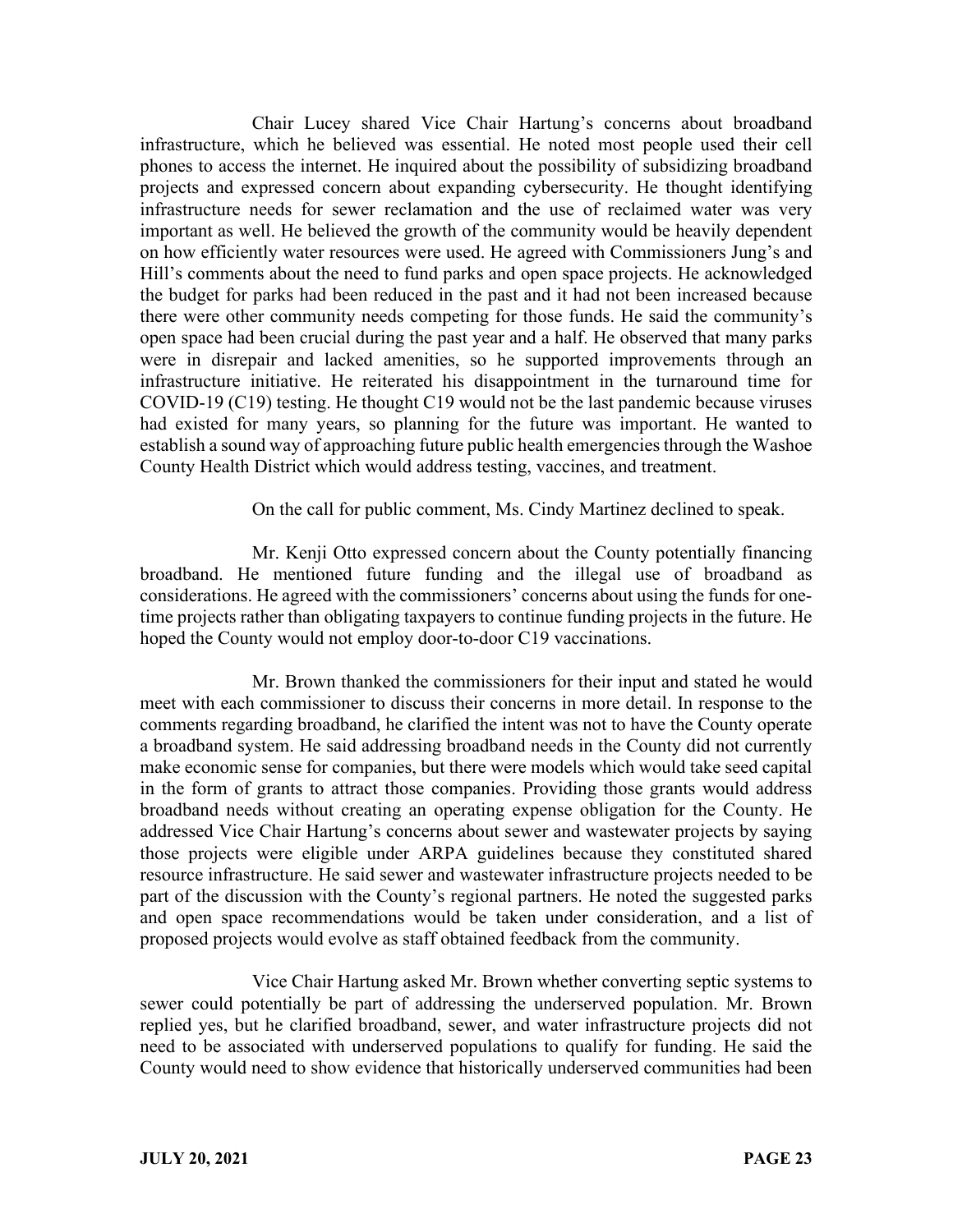considered for other types of expenses, but there were different considerations for infrastructure projects.

Vice Chair Hartung noted some underserved communities, such as Wadsworth, were in desperate need of broadband. He conjectured the addition of broadband would assist in growing those communities, as would wastewater facilities. He thought building a water treatment facility could encourage people outside of the County to hook into the plant, which could ultimately pay for the infrastructure. He looked forward to having more in-depth conversations with Mr. Brown and staff regarding potential projects.

Chair Lucey noted taking fiberoptics to Wadsworth would require crossing federal property, which would require going through the National Environmental Policy Act process, incurring additional costs. He asked whether those fees could be waived because the project would be funded by federal dollars and those fees would go back to the federal government. He noted Washoe County was very different from other counties because public lands were involved.

Mr. Brown stated an automatic waiver for fees and right-of-way issues was not available. Often, he said, rural counties that had to traverse large expanses of land used a hybrid broadband system, part of which would be comprised of fixed wireless service. The hybrid broadband would remove the need to lay fiber across those stretches of land. He indicated staff was communicating with people with experience delivering services to communities like Washoe County. He pointed out these infrastructure projects would take years to complete and would likely not be finished before the end term of the ARPA funds was reached. He thought the County would need to look for other sources of funding to supplement the ARPA funds so projects could be completed.

Vice Chair Hartung noted Wadsworth included a large tribal constituency, and he opined the County might be able to partner with the tribe to accomplish some of these projects.

**21-0584 AGENDA ITEM 20** Recommendation to 1) accept Coronavirus State and Local Fiscal Recovery Funds allocation from the United States Department of the Treasury in the amount of [\$91,587,038; no county match], with a retroactive period from March 3, 2021, through December 31, 2024, during which time all funds must be incurred, all funds must be expended by December 31, 2026; 2) retroactively authorize the County Manager to sign award documents and direct the Comptroller's Office to make the necessary budget amendments. Manager's Office. (All Commission Districts.)

There was no response to the call for public comment.

On motion by Vice Chair Hartung, seconded by Commissioner Hill, which motion duly carried on a 5-0 vote, it was ordered that Agenda Item 20 be accepted, authorized, and directed.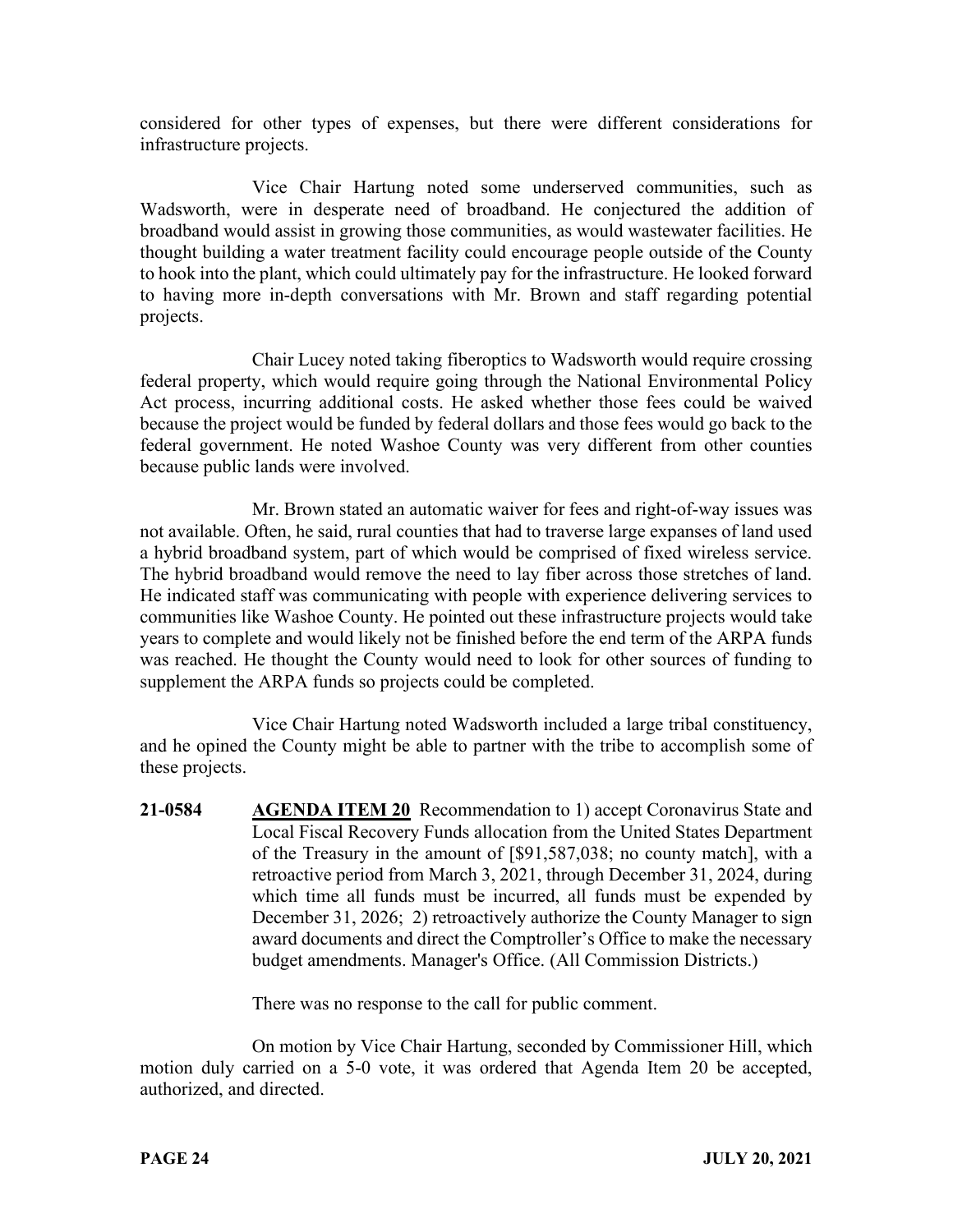**21-0585 AGENDA ITEM 21** Recommendation to authorize Washoe County Manager Eric Brown to enter all necessary professional services agreements and construction contracts in support of the Nevada Cares Campus, Safe Camp and Homeless Housing Sprung Facility Improvements in an amount not to exceed \$8,500,000, inclusive of \$3,500,000 in previous authority granted May 25, 2021, to be funded with Coronavirus State and Local Fiscal Recovery Funds as allowable; directing the Manager to provide periodic updates to the Washoe County Board of Commissioners regarding project status and project costs and budget Nevada Cares Campus; directing that all such agreements and contracts shall conform and be let in compliance with Nevada law as applicable including Nevada Revised Statutes Chapter 332 "Purchasing: Local Governments," NRS Chapter 338 "Public Works," Washoe County purchasing and procurement policies, and all associated Federal guidelines; direct the Comptroller's Office to make the necessary cross-fund, cross-function budget appropriation transfers. Community Services. (Commission District 3.)

County Manager Eric Brown said the Board approved \$3.5 million towards construction and planning of the Nevada Cares Campus. Staff had been working with partners in the City of Reno to further develop the safe camp aspect of the Nevada Cares Campus and complete construction of the men's facility. This item requested additional funding to move forward with phase II and completion of the infrastructure needed at the Governor's Bowl to accommodate a permanent safe camp. He noted staff needed to move forward with this project so it could be ready before winter.

Commissioner Hill thanked Mr. Brown for the information. She expressed excitement about the next phases of the safe camp, the homeless shelter, and the possibility of the County becoming a national model. She reiterated her request for written progress reports. She wanted to keep everyone up to date on how the County was serving the community. She noted the City of Reno had a dashboard on their website and she hoped the County could do something similar to make the information accessible.

Vice Chair Hartung expressed his support for this item with the caveat that he wanted to ensure the services provided to the homeless would make a lasting difference. He requested information about how individuals were moving through the system from shelters to rehab and services, then assimilated back into society. He did not want the services to be a revolving door for homeless individuals.

On the call for public comment, Ms. Cindy Martinez thanked Mr. Brown for the information on this item. She understood infrastructure needed to be built and she imagined there would be maintenance costs as part of the continuum of care. She said she worked downtown in the casinos for over 23 years, so she had exposure to individuals who had challenging living conditions. She agreed with Commissioner Hill's and Vice Chair Hartung's concerns about empowering homeless individuals to become self-sufficient.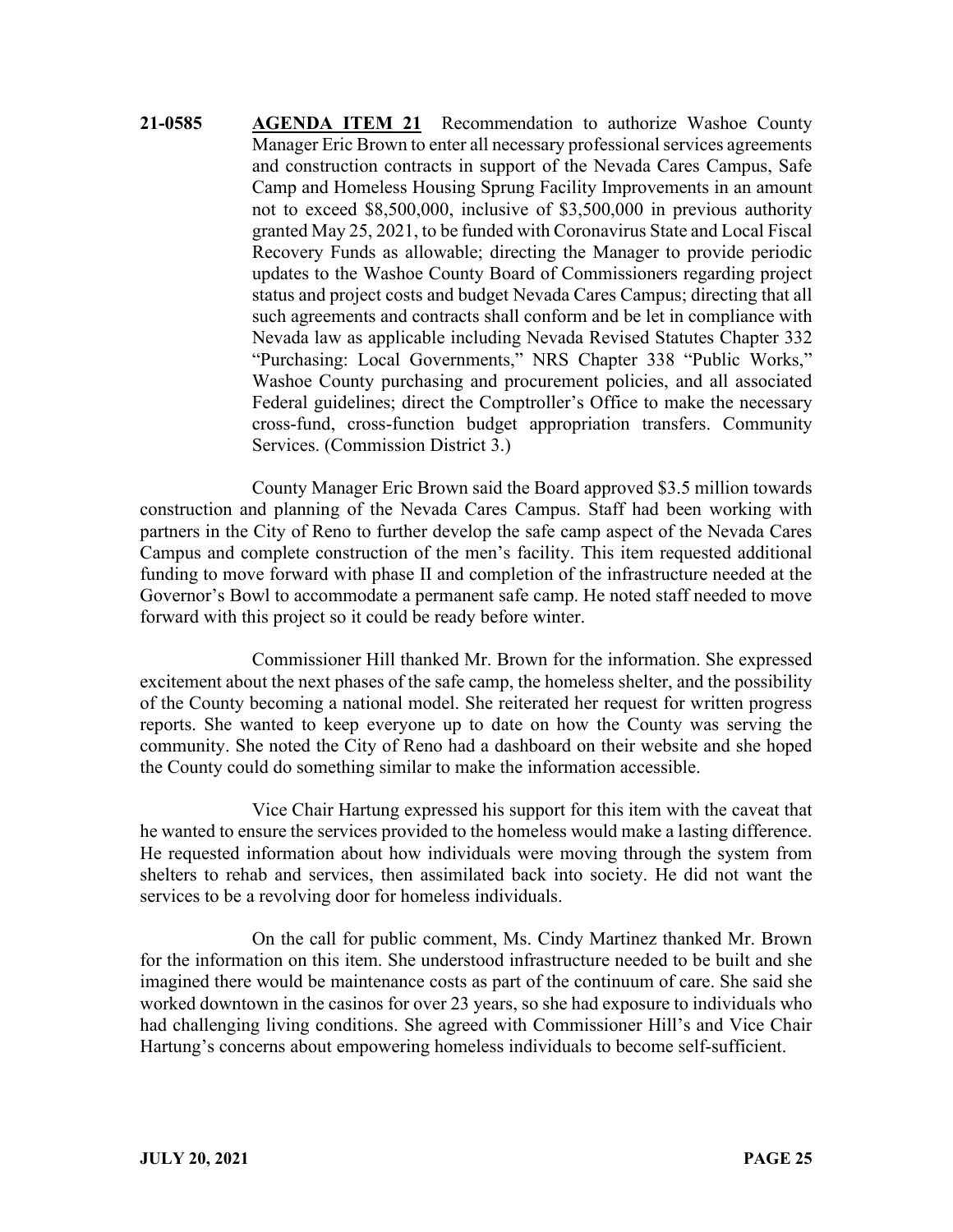Mr. Brown acknowledged Vice Chair Hartung's comments and concerns. He said staff understood the efforts to address homelessness were about delivering services as well as building shelters. He hoped to present an interlocal agreement giving the County the lead role in these efforts within the next 30 days. He noted the lead role was currently held by the City of Reno, so the County was limited in the types of things it could do. He assured the commissioners that all staff members involved with homeless services were focused on making sure the County was not creating a revolving door. He indicated a costsharing interlocal agreement was currently in effect and the \$8.5 million listed on the staff report would be included in that agreement. He said the interlocal agreement envisioned that the County and the Cities of Reno and Sparks would continue to share costs for homeless shelters and services through June 2022.

Chair Lucey said any concerns voiced during the meeting would be addressed in the months to come. He hoped the Nevada Cares Campus and the safe camp would be effective at addressing homelessness in the region.

On motion by Commissioner Jung, seconded by Commissioner Hill, which motion duly carried on a 5-0 vote, it was ordered that Agenda Item 21 be authorized and directed.

**21-0586 AGENDA ITEM 22** Recommendation to accept Emergency Rental Assistance 2 allocation from the United States Department of the Treasury in the amount of [\$5,194,310; no county match], retroactive from May 10, 2021 through September 30, 2025; retroactively authorize the County Manager to sign award documents and direct the Comptroller's Office to make the necessary budget amendments; and provide direction to staff regarding expenditure of these funds. Manager's Office. (All Commission Districts.)

County Grants Administrator Gabrielle Enfield noted the first allocation of \$6.5 million in emergency rental assistance (ERA) had been granted quickly, and those funds went into the community through the Reno Housing Authority (RHA). The funds had been used for rental assistance, back rent, and utility payments. She reported \$1.5 million had been paid out to date and the remaining \$4.5 million continued to be available. She said ERA 2 would be slightly different than ERA 1 because it would include more flexibility and would be funded differently. She indicated ERA 1 had been entirely subgranted to the RHA because they had provided rental assistance through Coronavirus Aid, Relief, and Economic Security Act (CARES) funds. In contrast, staff wanted to fund pilot projects using ERA 2. She noted programs were available through the Human Services Agency and Regional Homeless Services that helped with housing stability, homeless prevention, and rapid rehousing. She said staff might also sub-grant funds to other nonprofit organizations throughout the community. She stated 90 percent of the funds had to be spent on financial assistance for rent, rent arrears, and utilities, but housing stability assistance could also be provided. She acknowledged previous comments about providing a dashboard and transparency for the assistance the County provided; staff intended to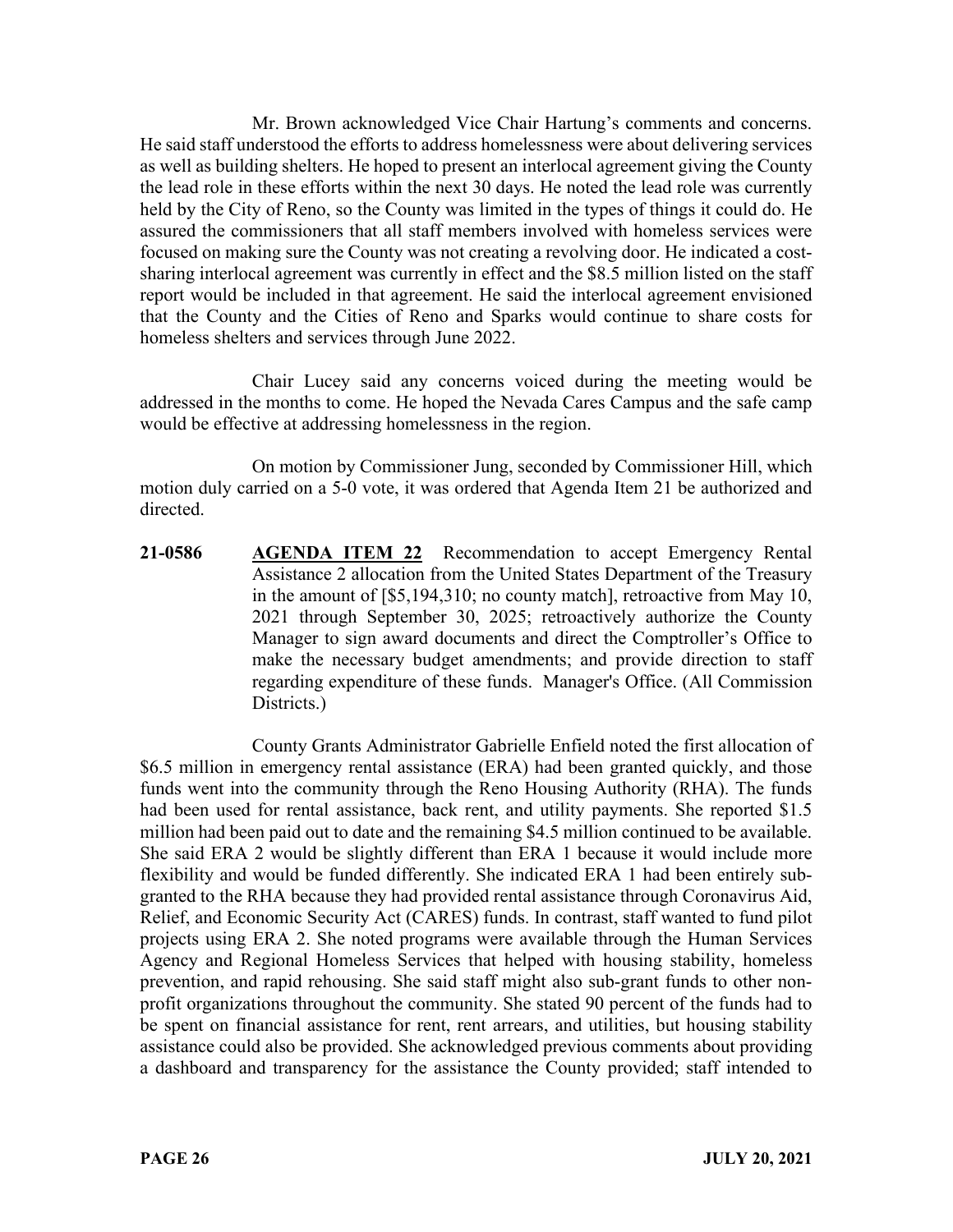provide that information for all recovery funds to inform the public both about accessing services and how funds were being spent.

Chair Lucey noted the Nevada Rural Housing Authority (NRHA) provided aid to communities in the northern part of the County outside of the RHA's jurisdiction. He asked whether ERA 1 and ERA 2 funds had been allocated to the NRHA. Ms. Enfield replied no, ERA 1 funds had been allocated to the RHA, who then provided assistance to renters who lived in unincorporated Washoe County and the City of Sparks. Chair Lucey asked whether residents of Gerlach could apply for assistance through the RHA. Ms. Enfield said they could. She mentioned a map of the households receiving funds was being developed using geographic information system mapping. He believed the data was needed and could be used to determine where underserved communities were located for things like infrastructure projects.

Commissioner Hill expressed approval of staff's thoughtful approach and looked forward to seeing the full program.

Chair Lucey noted \$1.5 million of ERA 1 had already been spent and collectively there would be almost \$11 million with ERA 1 and ERA 2. He asked what would happen to those funds and whether they had already been distributed. Ms. Enfield said ERA 1 funds were originally set to expire in December, but the deadline had been extended through September 2022. She said 40 percent of ERA 2 funds had been received by the County and they were set to expire in September 2025; any funds not used by the deadline would be returned to the federal government. She noted 50 percent of ERA 2 funds needed to be obligated by March 31, 2022.

On the call for public comment, Ms. Cindy Martinez asserted the government was trying to solve a problem they created. She believed the shutdown had been ill advised and hoped for a proactive response rather than reactive action in future situations. She expressed her concern about receiving federal funds because she believed the federal government did not provide funding without expecting something in return. She thought communities relinquished their autonomy by accepting aid. She thought government had its rightful place, but she did not want government involved in every aspect of her life.

Mr. Kenji Otto said these programs helped but they also caused issues. He noted his mother-in-law was not being evicted, but the apartment complex where she lived had refused to renew her rental agreement and she would need to move out on August 31. He said other individuals would face similar issues because landlords would take advantage of the situation for the opportunity to make more money. He said the financial assistance would also impact the job market in Washoe County because people stayed on unemployment even though jobs were available. He asked what would happen when unemployment benefits ended in September.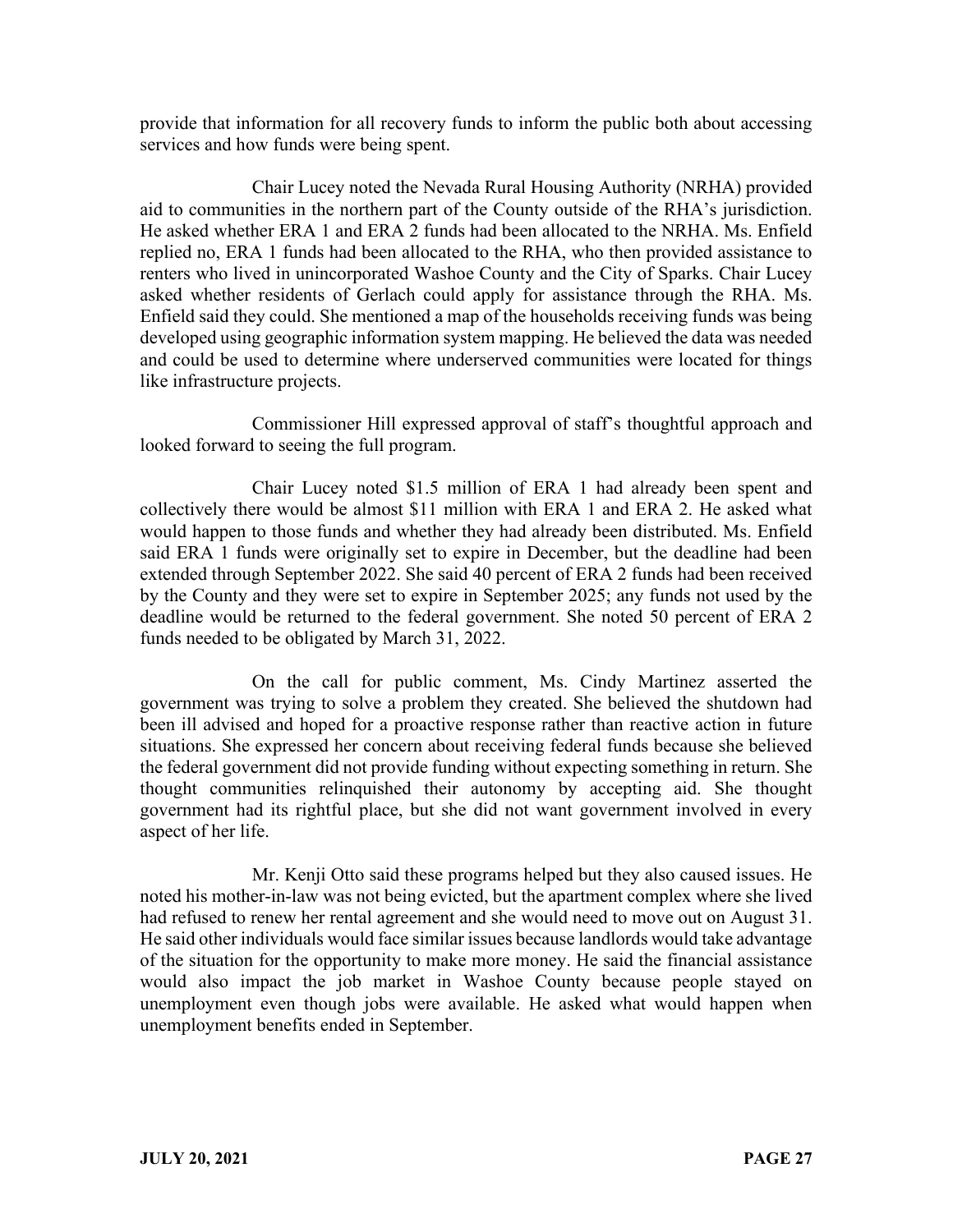On motion by Commissioner Jung, seconded by Commissioner Herman, which motion duly carried on a 5-0 vote, it was ordered that Agenda Item 22 be accepted, authorize, and directed.

**21-0587 AGENDA ITEM 28** Recommendation and possible action to approve an agreement with the State of Nevada and the cities and counties of Nevada related to the allocation of any monetary recovery from the defendants responsible for the damages incurred by Washoe County and the other governmental entities due to the opioid crisis. District Attorney. (All Commission Districts.)

Chair Lucey indicated Agenda Item 28 would be pulled from the agenda.

**21-0588 AGENDA ITEM 29** Public Hearing: Second reading and adoption of an ordinance amending the Washoe County Code at Chapter 110 (Development Code) within Articles 304 and 902 by amending various definitions in order to better define the Continuum of Care Facility use type as a commercial use type; clarify that the application of residential density does not apply to Continuum of Care Facilities; specifically exempt Continuum of Care Facilities from the definition of "dwelling" and "dwelling unit"; and create a definition for Continuum of Care Unit; and other matters necessarily connected therewith and pertaining thereto. Community Services. (All Commission Districts.)

Jan Galassini, County Clerk, read the title for Ordinance No. 1672, Bill No.

1859.

Vice Chair Hartung noted this ordinance had nothing to do with the Nevada Cares Campus. He said the ordinance addressed the continuum of care with respect to senior living facilities. The issue started in Spanish Springs with requests for a continuum of care involving dwellings around Cascades of the Sierra to mirror what happened in the Cities of Sparks and Reno. He noted some seniors wanted to move to places where they could have facilities and services such as laundry, food, and housekeeping, eventually moving into more managed care.

The Chair opened the public hearing by calling on anyone wishing to speak for or against adoption of said Ordinance.

Ms. Cindy Martinez asked for confirmation that the purpose of this ordinance was to redefine continuum of care facilities. She conjectured the motivation for this was the increase in senior citizens in the community who would need a place to go when they were no longer able to live on their own. She asked whether this item would go to zoning for development plans.

Chair Lucey confirmed this item was simply a change in definitions to the code which would clarify vague terms. He said this item was part of code updates the Board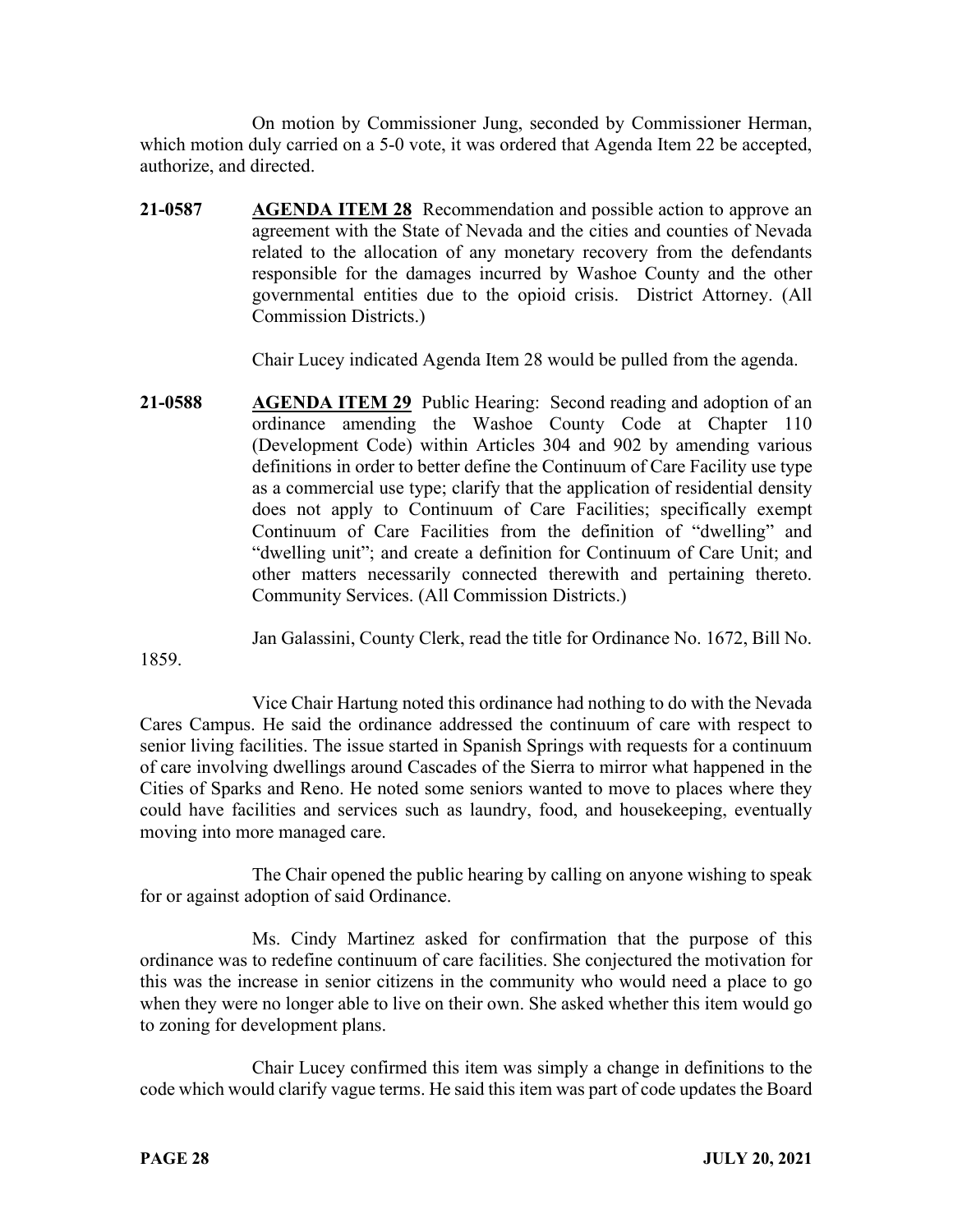had been working on for the past three or four years.

Vice Chair Hartung mentioned some commercial lands in Spanish Springs that were right for residential dwellings but, instead of using them for residential dwellings, they had been used for continuum of care products. He noted those residents did not contribute to commuter traffic and were very low impact in the community.

On motion by Vice Chair Hartung, seconded by Commissioner Hill, which motion duly carried on a 5-0 vote, it was ordered that Ordinance No. 1672, Bill No. 1859, be adopted, approved, and published in accordance with NRS 244.100.

**21-0589 AGENDA ITEM 30** Public Hearing: Second reading and possible adoption of an ordinance amending Washoe County Code Chapter 110 (Development Code), Article 606, Parcel Maps. The amendment updates references to the current name of the Community Services Department, Planning and Building Division; clarifies language by removing the term "subdivision"; requires approval of a Tentative Subdivision Map in accordance with WCC 110.608, for division of a lot or lots created within five (5) years of the recording of a map creating the original parcel; and removes noticing requirements for tentative parcel maps; and other matters necessarily connected therewith and pertaining thereto.

#### AND

Amending Washoe County Code Chapter 110 (Development Code), Article 916, Establishment of Committees, Section 110.916.05 Parcel Map Review Committee. The amendment clarifies the members of the Parcel Map Review Committee; defines the process of appointment of those members; provides for the appointment of alternate members; and sets the terms for members of that committee; and other matters necessarily connected therewith and pertaining thereto. Community Services. (All Commission Districts.)

Jan Galassini, County Clerk, read the title for Ordinance No. 1673, Bill No.

1861.

There was no response to the call for public comment.

On motion by Chair Lucey, seconded by Vice Chair Hartung, which motion duly carried on a 5-0 vote, it was ordered that Ordinance No. 1673, Bill No. 1861, be adopted, approved, and published in accordance with NRS 244.100.

# **21-0590 AGENDA ITEM 31** Public Comment.

Mr. Kenji Otto noted a second private spaceship had been launched into space by Jeff Bezos earlier in the day. He attributed the event to capitalism because it would not be possible under Marxism. He said he had been required to start a petition regarding Crystal Canyon Boulevard and was in the process of acquiring signatures for the petition;